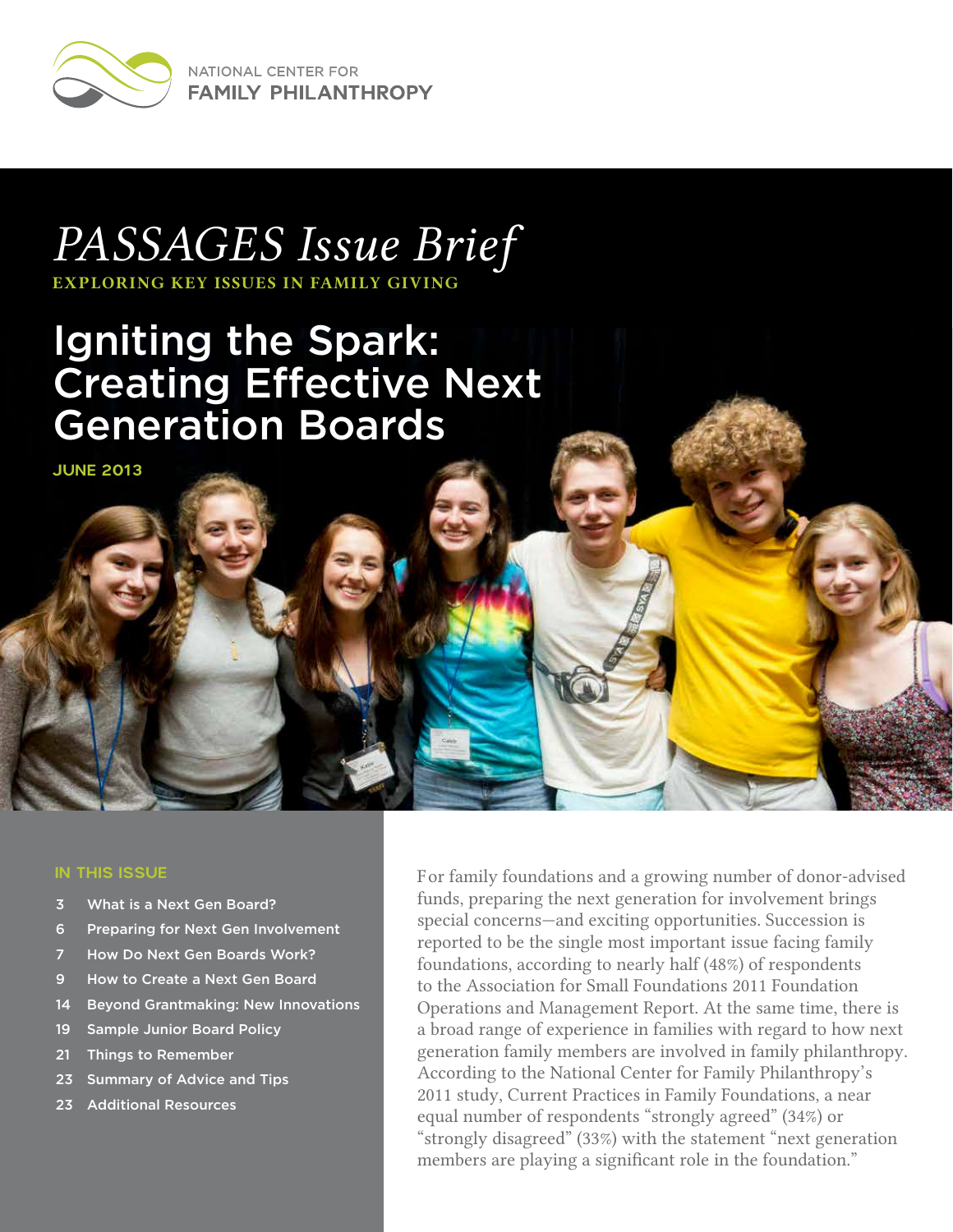The volume of funds, foundations, and other giving among young Americans from high-net-worth families is expanding to unprecedented levels. "The next generations of major philanthropists will have tremendous influence on the direction of and support for efforts to improve local communities and solve global problems over the next several decades," write the authors of the 2012 #NextGenDonors study conducted by the Johnson Center for Philanthropy and 21/64, a non-profit consulting group specializing in multi-generational engagement.

For many families, it is important that the next generation not only gives but gives as part of the family—*that it not only carries on a philanthropic tradition but that it does so together*. For those with this goal, it is heartening that 90% of the #NextGenDonors research respondents cited their parents as their model of philanthropy. This research, as well as previous research conducted by US Trust and the Indiana University Lilly Family School of Philanthropy, has shown that the more and earlier—parents engage their children in philanthropy, the more their legacy of giving will be passed along. Millennials are a generation that cares and wants to work with their peers—siblings, cousins, friends, or schoolmates—to produce measurable change. Since next generation members are crafting their philanthropic identity at a young age, families need to help find unique ways to help shape this at younger ages.

This *Passages Issue Brief* introduces an increasingly popular method for preparing the next generation for philanthropic service: *the next generation or junior board*. The paper covers the variety of purposes for establishing next generation boards and how they are typically structured, explores how foundations use next generation boards as a tool for engaging younger family members, and describes options for preparing younger family members for governance and grantmaking. It also describes steps for creating a next generation board and highlights points to remember as this new board begins its work. "A next generation board replicates the tough decision-making, the compromisestriking, and the consensus-building that characterizes new members' eventual service on the foundation's board," says long-time foundation advisor and former National Center Vice President Karen Green.

Perhaps most importantly, this Issue Brief highlights the actual voices of next generation board members themselves regarding why and how they have become engaged in their family's philanthropy.

"I feel prepared to take on a bigger role in the foundation because of my early involvement," comments Zach Whitten, a college student who has been involved in The Lumpkin Family Foundation's next generation programming since the age of 10. "I doubt I'd even be interested without this experience."

### THE VOICES OF YOUTH PHILANTHROPISTS

To learn more from your youth, ask them what could spark their interest in your foundation. Throughout this Issue Brief, from members of Youth Philanthropy connects youth involved in grantmaking and philanthropy with their peers and colleagues. Individuals quoted in the paper include:



**Sahar Afrakhan,** Positive Impulse, The Gaines-Jones Education Foundation (junior in high school)



**Sarina Dayal**, Tarsadia Foundation (senior in high school)



**Katie Marcus Reker**, Frieda C. Fox Family Foundation (first year of college)



**Miranda Roehrick**, Positive Impulse, The Gaines-Jones Education Foundation (senior in high school)



**Jamie Semel**, Frieda C. (senior in high school)



**Zach Whitten**, of college)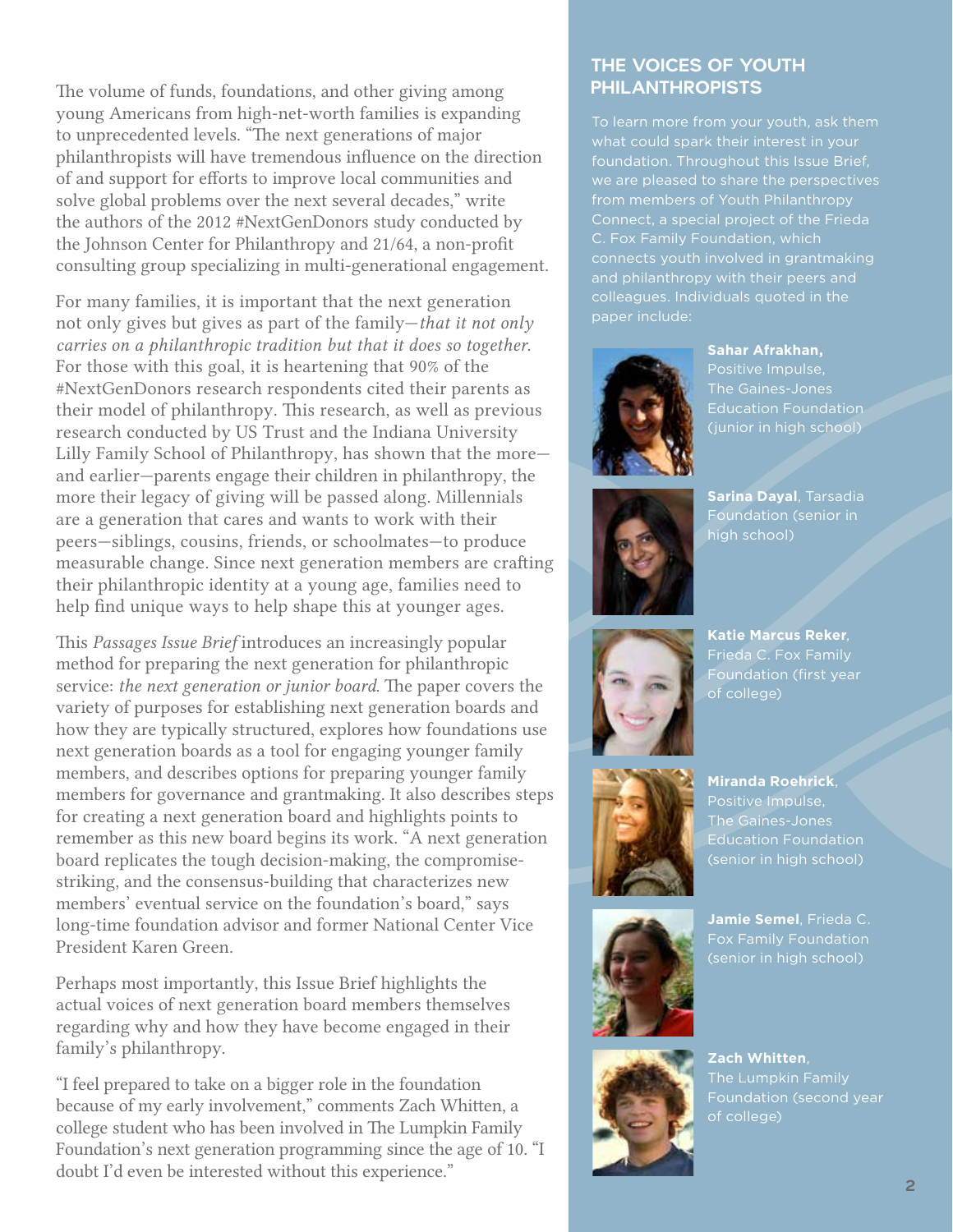## What is Next Generation Board?

A next generation board is a sort of foundation-withina-foundation or a grantmaking committee within the foundation. Very often, these boards consist of a pool of money set aside for next-generation family members to distribute. By law, these grants must be made with the formal board's approval. The intended result is to develop a new generation of skilled philanthropists ready to join the family's existing board or create their own approach to meaningful service.

Next generation boards allow younger family members to participate in the family's philanthropy by involving them in current grantmaking practice. In smaller families, next generation boards may be set up for a defined period of time—i.e., until the next generation is ready for board service. While next generation boards may be a limited version of a family's philanthropy—with younger members distributing only a small allotment of funds—next generation board members can experience everything that their existing board counterparts experience, including strategy development, site visits, proposal review, debate and discussion, and evaluation.

One of the nation's first next generation boards was established in 1983 by the Lawrence Welk Family Foundation to engage the full family in philanthropy. Initially ranging in age from 14-24, the third-generation Welk family members were included in the family board meetings and site visits but were not given voting power. They could review proposals and participate in discussions but could not participate in the final vote.

Then, third-generation family members would meet in their own breakout sessions to distribute 10 percent of the foundation's grantmaking budget. They could vote to further fund the senior board's choices, fund some organizations the board had not, or present their own proposals. "They had to lobby each other and decide together how the money would be distributed," says Shirley Fredricks, daughter of the founders and long-time president of the foundation.

### A NOTE ON TERMS

Just as each family determines how its next generation board operates, families also refer to these entities in a variety of ways. Common examples include Next Generation Boards, Junior Boards, the 3rd (or 4th) Generation Fund, the Next Generation Adjunct Board, the Junior Advisory Committee, and others. In this paper, we use the phrases Next Generation Board or Junior Board and refer to these vehicles as essentially serving one and the same purpose: to prepare and engage younger family members for a potential role in the grantmaking and governance roles of the organization.

"One benefit for all of us was learning about the decisions and the jargon that comes with board service," says Lisa Parker, Shirley's daughter and founding member of the foundation's next gen board. "It prepared us for board service in other areas of our lives as we became adults."

One benefit for all of us was learning about the decisions and the jargon that comes with board service, it prepared us for board service in other areas of our lives as we became adults.

*– Lisa Parker*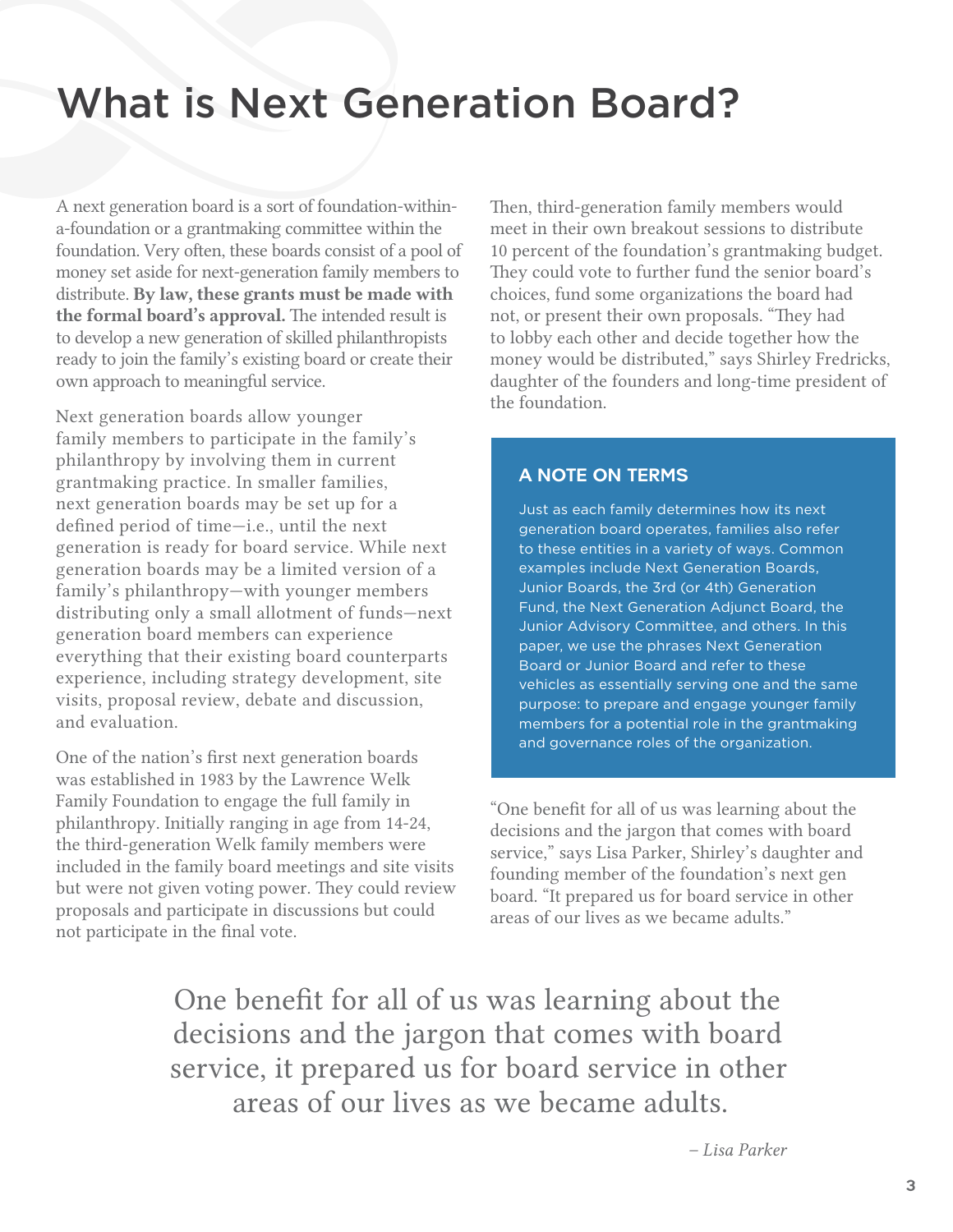## Why Do Families Use Next Gen Boards as a Tool for Involving the Next Generation?

Family foundation board members frequently mention next generation boards as one of the most effective ways to encourage younger members to become philanthropic and to prepare them for their prospective roles as trustees of the foundation. "A next generation board replicates the tough decision-making, the compromise-striking, and the consensus-building that characterizes new members' eventual service on the foundation's board," says long-time foundation advisor and former National Center Vice President Karen Green.

In the National Center for Family Philanthropy's seminal 2002 *Passages Issue Brief*, "Opportunity of a Lifetime: Young Adults in Family Philanthropy," author Alison Goldberg, herself a next generation family board member, outlined a variety of reasons for involving young adults and younger family members in family philanthropy. Key among these for families thinking about establishing a next generation board are:

- To provide younger family members with a variety of skills that will help them in other aspects of their lives.
- To expand the involvement of younger family members in contemporary issues.
- To learn together through intergenerational dialogue.
- To encourage creativity and fresh thinking among all family members
- To have access to the experiences, questions, and context that youth bring to philanthropy.
- To encourage younger family members to become active and knowledgeable philanthropists throughout their lifetimes
- To bring generations of the family together and to honor the donor's legacy and values
- To learn and share knowledge and perspectives on emerging issues and communities.

## YOUTH PERSPECTIVES: Why should you involve us?



**Katie Marcus Reker** As a current board member who started working in this field as a Junior Board Member at the age of 12, I can whole-heartedly say that I was more prepared, more interested, and more engaged having come from a Junior Board background.



**Zach Whitten** Having the opportunity gave me the interest in the foundation work. My favorite part of being on the Junior Board is the ability to make a significant impact with my cousins as our own entity that prepares us for the adult board.



**Sarina Dayal** The foundation had been around for two years before I joined, but in that time I noticed the projects the foundation had worked on, and thought they were very rewarding and was eager to be a part of this unique experience. The opportunities that arise from being on my Junior Board, like meeting people from the various foundations or nonprofits we work with, is very rewarding.



**Jamie Semel I** initially became interested in my family's Junior Board from my cousins that attended the first meeting. It all seems so long ago now, but I knew that the foundation was a way for youth to help other youth and I remember that sounding like the coolest thing ever. I love going on site visits and attending events for the nonprofits we have funded to see the truly inspiring work they all do.

"It is important to gauge the younger generation's interest, get their input on the process, and make it clear that participation is an option," adds Frank Wideman, president of the Self Family Foundation, based in South Carolina, which created a Next Generation Adjunct Board. Self Foundation family members held a meeting to discuss those issues prior to creating its next generation board. During the course of their grantmaking, Wideman says one of the most important lessons members of the Next Generation Adjunct Board learned was how to say no, a decision the next generation normally doesn't have to make.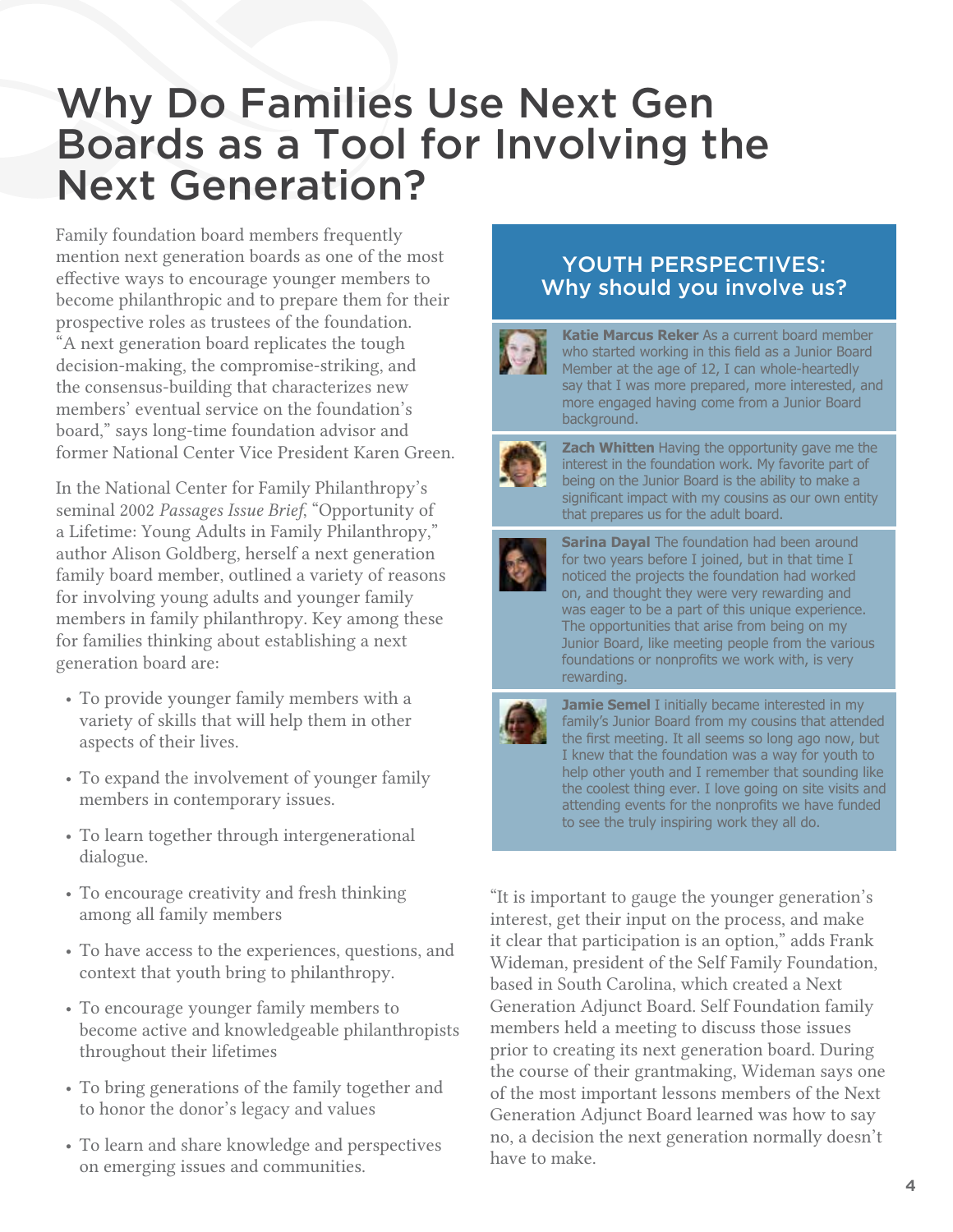Participation on a next generation board teaches members how to "agree to disagree, have meaningful discussions, and come to decisions by consensus or majority rule," even when everyone does not like the outcome, adds Linda Evans, president and chief executive officer of The Meadows Foundation, based in Dallas, Texas.

The Meadows Foundation created a Small Grants Committee several years ago for 3rd generation family members who were at least 21 years old. "Participation on the Small Grants Committee helped prospective board members learn the questions that need to be asked and answered to determine the pressing needs of the community and the agencies that serve them," says Evans. "As members of our 3rd generation have rotated on the board, their participation on the Small Grants Committee has prepared them well for board service. They come on the full board with a clear understanding of their responsibilities and come willing to give the time needed to participate on committees and on the board."

Finally, and most importantly, next generation board participation encourages responsibility and develops initiative, which can help the next generation become passionate, pragmatic, and engaged philanthropists. A Texas-based foundation, which began its next generation board with third-generation family members, ages 12 through 21, provided extensive training in all aspects of giving. Board members discovered that the next generation board members' ambitions quickly outpaced their funding capacity. In one instance, next gen board members only had half the money required to fund a new grantee's request for capital support; undaunted, they asked the board to match their efforts to fund the project. Impressed with the next generation's initiative, board members backed the project.

## YOUTH PERSPECTIVES: Learning and Collaborating with Peers



**Jamie Semel** As a result of my involvement with the junior board, I have learned to always ask for help if I have any concerns because while work on my own may be good, work done with the help and collaboration of my peers and advisors is nearly always stronger. Without my early involvement in the foundation, I most likely would never set a foot in it.



**Sahar Afrakhan** I've learned so much about career opportunities and the technical aspects of nonprofits. Since I've been involved with the junior board since I was so young, many of my organizational skills come from my work with it.



**Zach Whitten** I have learned to take initiative to help solve a problem.



**Katie Marcus Reker** I always loved that our board meetings and retreats had an open door policy, meaning no matter your age or position in the foundation you were invited and encouraged to sit in on meetings and voice your opinions in a safe space. While in the younger years I did not have very much to add, I learned by listening and experiencing our grantmaking process. As I grew and aged, I was not only more knowledgeable in foundation business, but also more confident in my ability to understand our grantmaking and voice my opinions about it.



**Miranda Roehrick** I have learned a lot about how to be a leader; this means learning how to set goals and deadlines and meet them, what to do when you don't, how to work patiently with other people, how to ask for what you want without being demanding, what it means to run a meeting (create bylaws, appoint a secretary and treasurer, etc.), and how to keep the momentum going/not lose motivation over the years. I will use absolutely everything I've learned in college and beyond.

They come on the full board with a clear understanding of their responsibilities and come willing to give the time needed to participate on committees and on the board.

*–Linda Evans*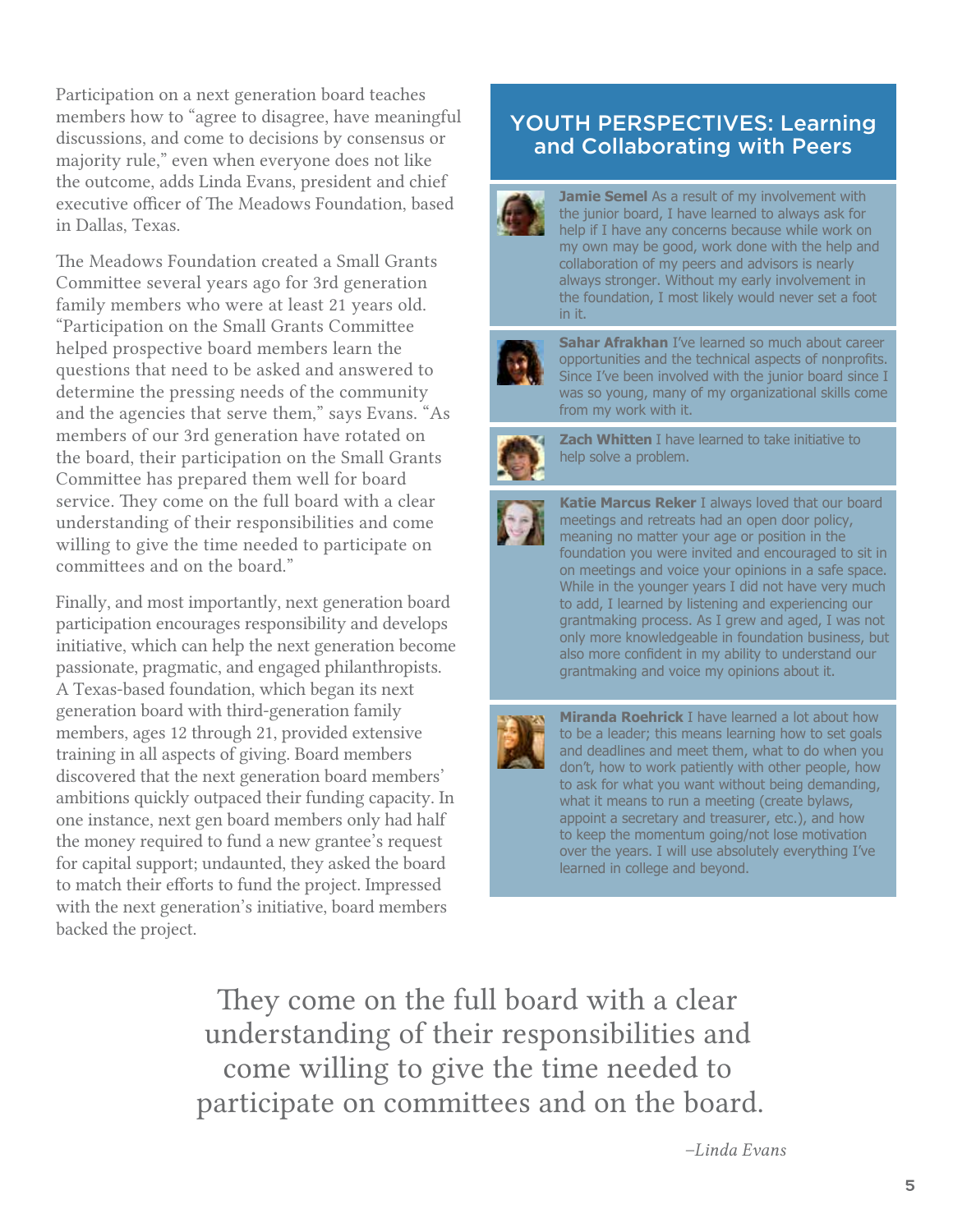# Preparing for Next Gen Involvement

The following chart on page 6 reveals some of the most common ways that giving families prepare their younger members for potential board service, by age range. Most commonly, existing board members encourage younger family members to participate in grantmaking discussions, site visits, or board meetings, and often set aside funds for youth grantmaking. In other instances, younger family members are invited to serve on a youth or junior board, or may have their own



#### Preparing Younger Family Members for Board Service

Source: Family Forum: Engaging Youth in Family Philanthropy, emerging results of survey conducted by the National Center for Family Philanthropy and Youth Philanthropy Connect, May 2013.

private discussion forum. In these ways, younger family members get a feel for the nonprofit world and for the grantmaking that helps sustain it.

Your family should determine which means of involving the next generation would work best for you. As discussed in the previous section, many of the benefits of next generation boards can be captured in other ways, so it is important to gauge your trustees' ability to accommodate the next generation board process. But without one or more of these engagement strategies, younger family members may be unprepared for the grantmaking decisions they will make as members of the existing board.

*Opportunity of a Lifetime* suggests a variety of other suggestions for families seeking to involve younger family members, including:

• *Determine why you want younger family members to get involved.* Explain your reasons, and ask

what their own reasons are for wanting to become involved.

- *Be clear about the roles that they can play.* Give them clear structures that they can fit into.
- *Allow them the opportunity to become involved when they are young.* Don't wait until they are 25 or 30 years old.
- *Consider allocating discretionary funds.*  Discretionary funds can offer the opportunity for young adults to connect grantmaking to their communities and interests.
- *Create a youth-friendly organization.* If you are hiring staff, hire people that can relate well to young adults. Try to hold meetings at times and locations that are accessible to them.
- *Make philanthropy fun, rewarding, and relevant to their lives.*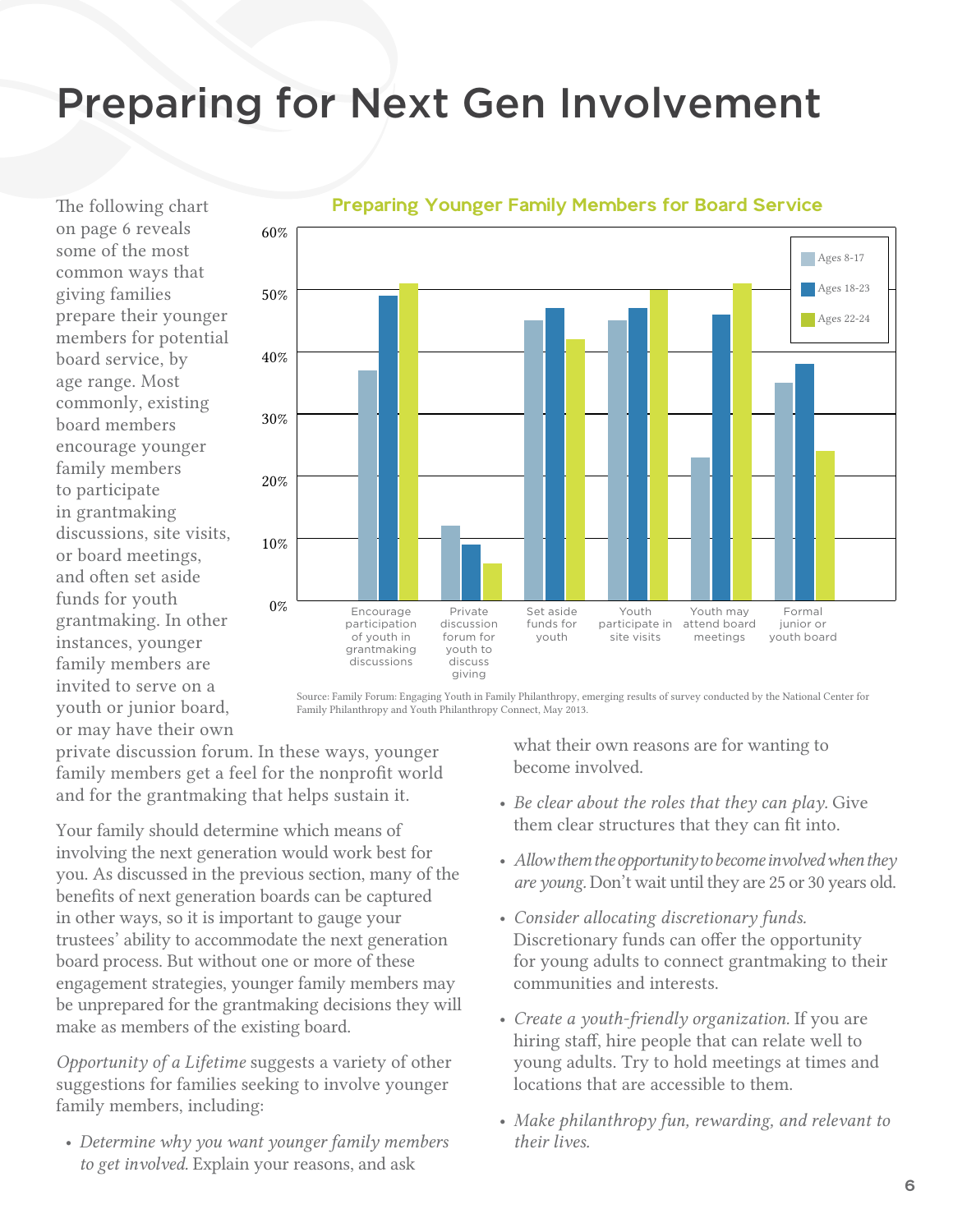## How Do Next Generation Boards Work?

Next generation boards provide important learning opportunities for interested younger family members. Some of the most successful next generation boards include one or more of these components:

#### • Discretionary Grantmaking Ability:

The board typically allocates money from its grantmaking budget to be distributed by younger family members on the next generation board. Some foundations allocate a percentage of projected payout, which periodically varies based on interest earned on the foundation's endowment; other foundations distribute a fixed amount for the group or per individual next gen member who participates.

• Participation by Family Members of Various Ages: The age of participation may vary, depending upon the generation you wish to involve and the experience that generation brings. Some foundations have next generation boards with members as young as 8; these members might volunteer at grantee organizations, go on site visits, write book reports on their family's history, make grantmaking decisions or help the foundation in some way. Other foundations limit participation to family members who are 18 years or older. These family members might fill more traditional roles in the family foundation such as making investment decisions or serving on committees.

#### BOARD INTERNSHIPS

Another tool that a growing number of family foundations are using to engage next generation board members to complement junior boards are board internship programs. The Nord Family Foundation in northeast Ohio has offered short (four to six week) internships for family members aged 18 to 25 family members who express interest in philanthropy. Interested family members travel to Ohio, where Nord Family Foundation program officers mentor them through evaluating proposals and conducting site visits.

In the past, the Nord family has also used a second approach for members who are less than 18 years old and therefore too young to be eligible for existing board service. Nord Family Foundation trustees appropriated \$15,000 to 10- to 17-year-old family members to distribute during a weekend period. Younger members meet with a consultant, attend site visits, discuss the investment side of the foundation's business, and convene without the foundation trustees to make final recommendations. Then, a representative of the younger group presents the recommendations to the existing board for approval. This weekend immersion program has been made available every three years.

Why two approaches? "The less pressure, the better," says John Mullaney, executive director of the Nord Family Foundation. He says that while there should be some way of preparing next

generation family members for philanthropy when they are ready, there should also be an acknowledgement that "if they're never ready, that's OK, too." In fact, for some families, next generation board participation could become less of an opportunity and more of an obligation, leaving family members wondering why one cousin may not want to be a part of the foundation, or why another cousin is being pushed onto the board to compete with his overachieving sister.

The Conrad N. Hilton Foundation created a board internship program in late 2012 as a way to further engage interested family members in the work of the board. The foundation selected two third generation family members as the inaugural board interns for the 2013 year, and through their participation these two individuals are helping to design the program for future candidates. "They gave us a skeleton, we are providing the legs for it to stand on," says Linda Hilton, board intern for the foundation. The program is still in flux as they begin to develop it, but the two new interns attended the first of four quarterly board meetings, and will go through a defined process of giving away \$50,000 collectively. They will present their proposal to the board later in the year explaining why they chose it and how it fits into the board's strategic plan. They will use the process given to them by the foundation as the context to do the research and select their grantee.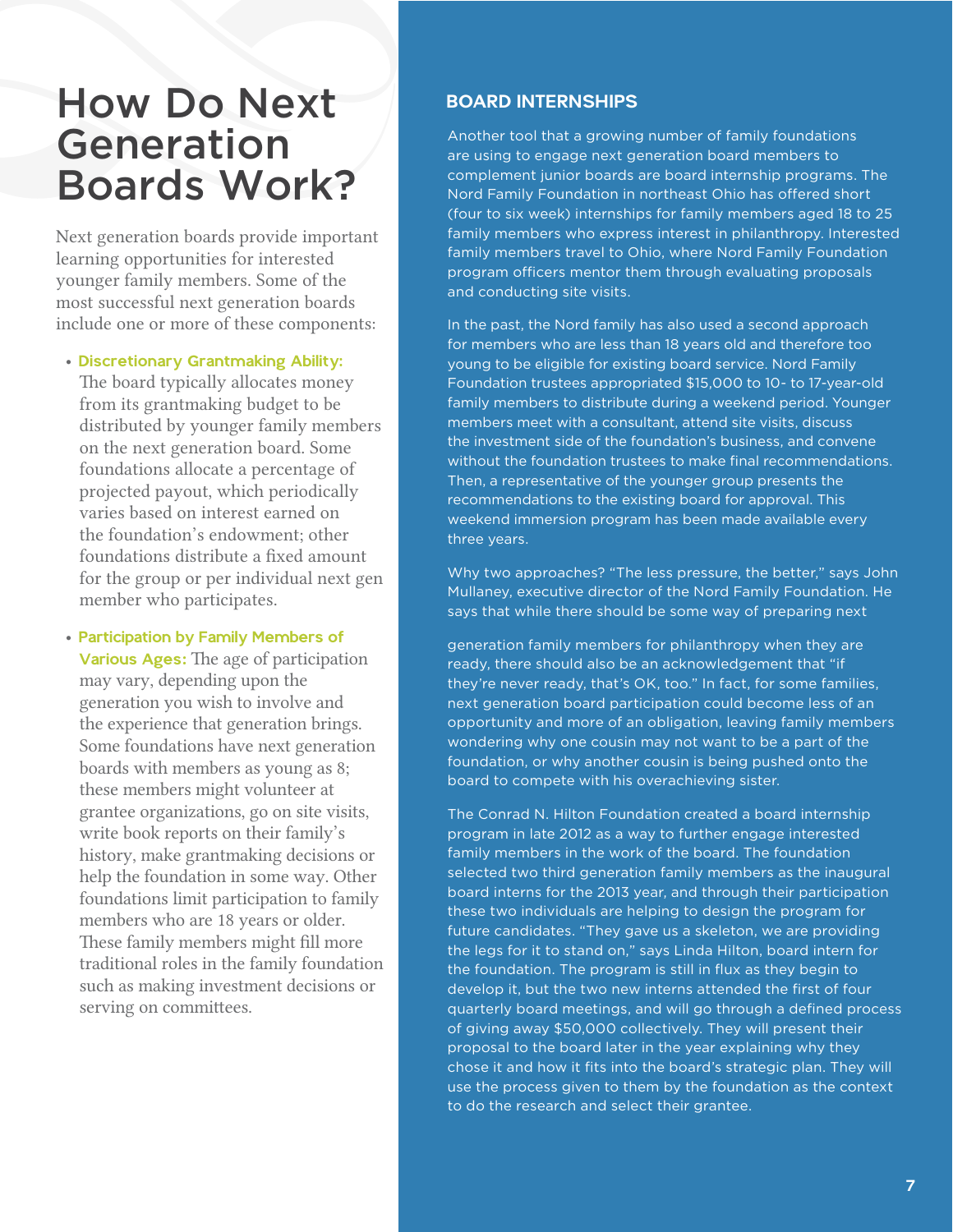- Responsibility for Grant Recommendations: Younger family members sometimes review proposals given to them by the existing board, or they may identify potential grantees independently. While the board has the ultimate responsibility for making grant awards, next generation boards often do all of the other work, including identifying, debating, evaluating, and recommending proposals to move forward for the existing board's approval.
- Voting Membership on the Foundation Board: Sometimes foundations give a seat at the board table to one or more representatives of the next generation board. In this way, next generation board members gain experience and play in a role in grant decisions.

The Self Family Foundation's Next Generation Fund Board has encompassed all of these elements. This South Carolina-based foundation created its Next Generation Fund Board in 1997, automatically allowing any family member who was 18 years old or more at the time to join. Next Generation Fund Board members meet twice a year and elect their own next gen fund chair who also serves as a voting member of the board, which meets four times a year. The Next Generation Fund Board receives up to \$80,000 a year (depending on that year's projected payout); those funds are distributed within the next generation board's chosen program areas of youth and early childhood development.

Younger board members go on site visits, meet the foundation's financial manager for a briefing on

the foundation's assets, and receive updates on the community the foundation serves. In short, they do everything their existing board counterparts do. As a result, the family has overcome geographic distance to get to know each other, and their relationships have been strengthened by giving away money together.

## YOUTH PERSPECTIVES: On Grantmaking



**Sarina Dayal** I like the fact that everyone has an opportunity to voice their opinions during the grantmaking process. This is good because it is a collaborative activity and we are giving together, as a board.



**Jamie Semel I** appreciate that we as individual junior board members get to look for nonprofits that are mission-aligned, but that also speak specifically to us, rather than having to choose from a list. I am in a lucky position to support organizations that I find particularly riveting, which keeps me engaged and excited about philanthropy work.



**Miranda Roehrick** I love that every member is involved in the process in some way, and that over the years we've become so comfortable as a group that we are not afraid to disagree. Disagreement is where you learn the most.



**Zach Whitten** Our grantmaking process is only as formal as it needs to be. If we want to break into a conversation, we can which is a great luxury.

Younger board members go on site visits, meet the foundation's financial manager for a briefing on the foundation's assets, and receive updates on the community the foundation serves. In short, they do everything their existing board counterparts do. As a result, the family has overcome geographic distance to get to know each other, and their relationships have been strengthened by giving away money together.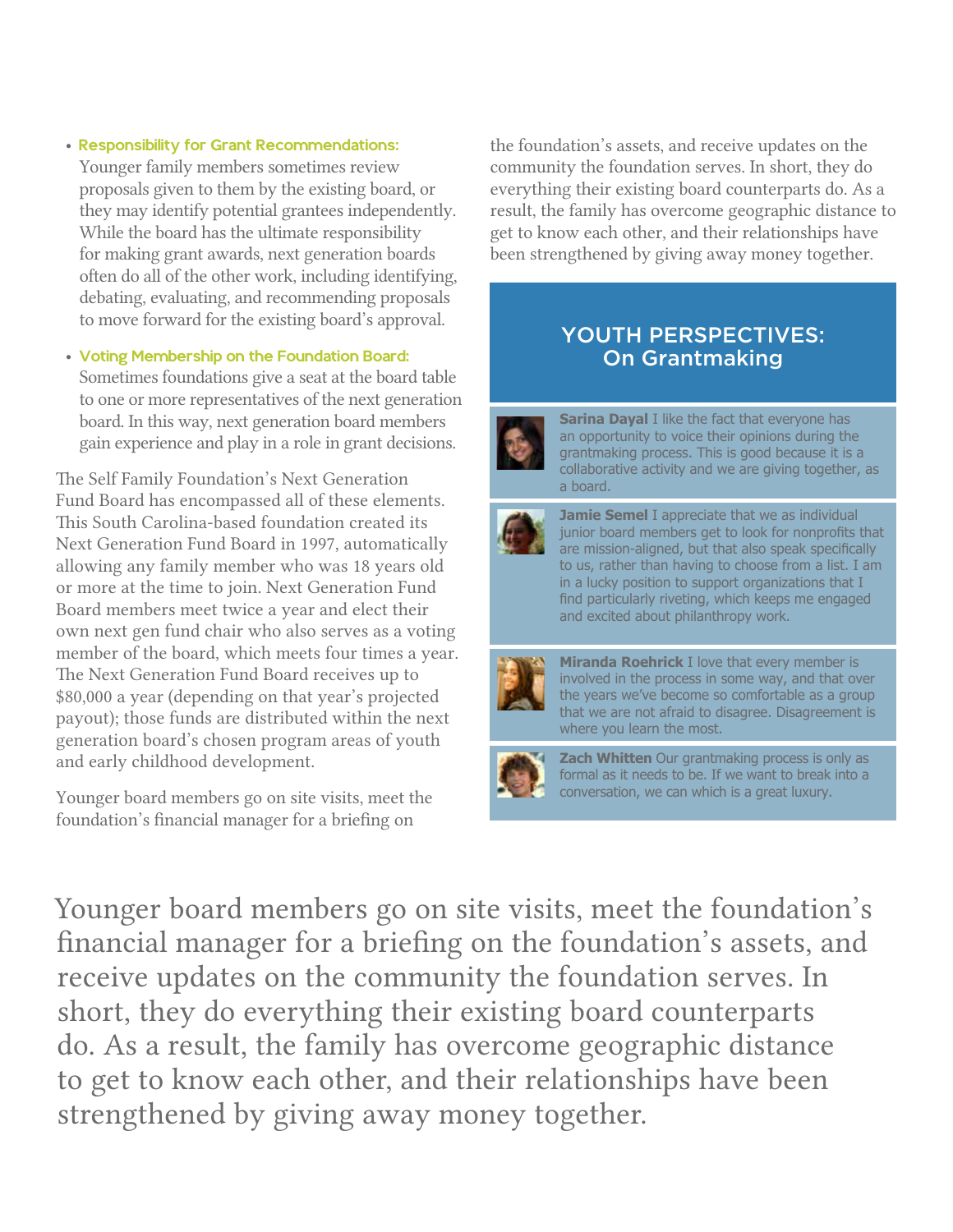## How to Create a Next Generation Board

If you are thinking about starting a next generation board, it's important to know how you will structure this entity, and to discuss the possibilities and options for how family members will be invited and involved. It's also critical to start with input from the next generation on what approach would meet their needs. A first step might be to schedule some time at your next family meeting to discuss the possibilities with interested younger family members. Find out what experiences they would like to have as part of the family's giving. Are they interested in participating in site visits and grantmaking conferences, or are they looking for something else? Does a next generation board make sense for some or all of them? If the initial answer is "yes," set aside additional time at the next board meeting to discuss what options make sense for the foundation.

You may wish to structure your next generation board discussion around seven key components: goals, eligibility, training, grantmaking, logistics and administration, relationship to the foundation board, and compliance with the law.

## Goals

It's important to agree on the goals of this new venture. The family should be clear about what it intends to accomplish by creating a next generation board so that it can increase the likelihood of achieving its goals. Some questions the senior generation may wish to consider include:

- What is your wish for the future generation in the foundation?
- Why do you want the future generation involved?
- Why do you want to establish a next generation board (training, service, build family unity, etc.)?
- What impact would you expect from the next generation board?

## YOUTH PERSPECTIVES: Giving as an Opportunity

**Sarina Dayal** I have never felt obligated; I know that being on the board is a personal choice I am welcome to change any moment. I think everyone on the board needs to make sure they chose to be on the board because they want to be, not out of obligation. Obligation changes your perspective on the experience, and your motives for giving.



**Katie Marcus Reker** Throughout my time on the Junior Board I have learned that not every family member wants to be involved and that is perfectly okay. Some of us will not be interested, but those of us who are will take the opportunities and run with them. Talk to your next generation to make sure they know this is a great opportunity that is there for them, and not necessarily a family obligation.



**Zach Whitten** I've been given such a wonderful opportunity. It would be a shame to squander it.



**Miranda Roehrick** The pressure of being the Chairman is real; often times I feel like I am the glue that holds Positive Impulse together, however I've found that this pressure parallels opportunity, not obligation. I'm grateful to have had this opportunity in my young life, and the pressure I've felt surrounding it stems from the fact that I've wanted to do all that I can with this amazing opportunity while I have it. Creating a junior board of this model was completely in my hands, it was not an obligation, which I find invaluable.



**Jamie Semel** Sometimes I do feel obligated to be on the junior board because ours is relatively small and losing someone would noticeable. While junior board work often conflicts with school or what I think I would rather be doing, whenever I attend a meeting or event or make a grant or go on a sitevisit, I remember how totally awesome it is to do this work and be in a position where I can help others.



**Sahar Afrakhan** I've grown up with the idea that service and giving back is just a part of my life as breathing is. There has never been the question, to serve or to not.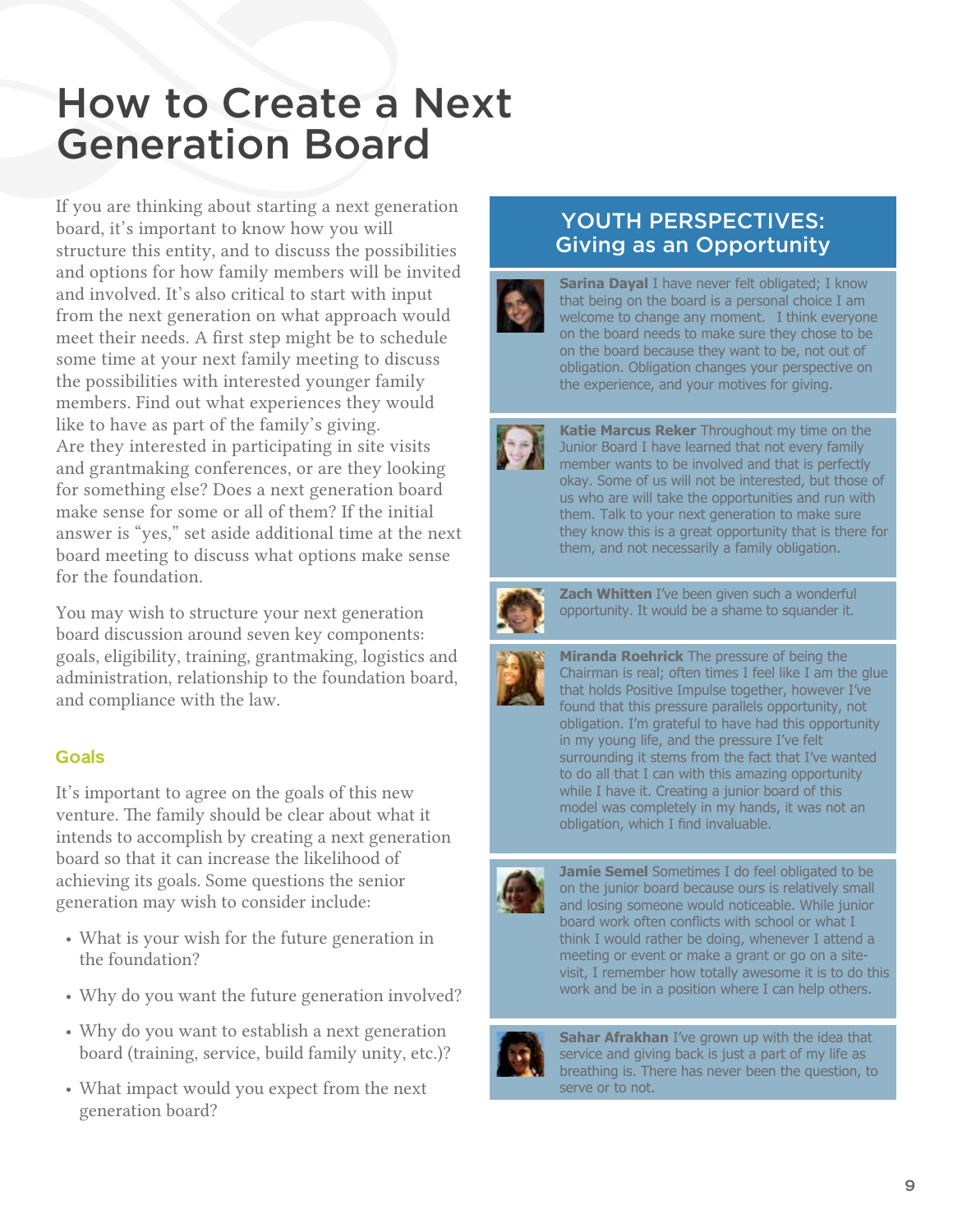- Should the next generation board have its own mission and/or grantmaking guidelines? How will these relate to the mission and guidelines of the larger fund?
- What is the pathway, if any, from the next generation board to the full board? Are there clear expectations among all family members regarding this pathway?

It's also important that these goals be fluid enough that next generation family members can thrive and contribute to the family's current philanthropic conversations—the last thing you want to do is to set up the proverbial "Waiting Place" where younger family members can be placed or appointed, with no policies or understanding in place on what happens next. Eleanora Frey, who recently joined the Frey Foundation board after several years serving on the next generation advisory board, advises that a next generation board should have its own mission statement. She says the next generation needs to be able to define itself as both a part of the family foundation and an entity in its own right. In fact, a clear mission statement and definition of roles can help chart a cohesive direction for the next generation board's grantmaking.

Lastly, consider what to name the next generation board. Terminology may affect the way the next generation views its place at the table. For example, a "Next Generation Board" has one connotation; for some, a "Junior Board" may have another, possibly suggesting lack of maturity or respect (or perhaps not, depending on the family). Some foundations also name this based around the generation represented (i.e., the "Fourth Generation Fund"). Come to agreement on this subject with the next generation's input.

## YOUTH PERSPECTIVES: What's in a Name?



**Sarina Dayal** I don't mind if it is junior or next gen but the word "board" is important because it indicates we are a decision making body.



**Sahar Afrakhan** I like calling it the junior board. It hints at the future for expanding into something bigger as we grow older, like the formal Board of Directors.

## YOUTH PERSPECTIVES: All in the Family?



**Katie Marcus Reker** As a non-family member of the Frieda C. Fox Family Foundation, I always felt very privileged to be a part of their Junior Board. In many ways, it made it something that I wanted to do, and not necessarily something I was obligated to do. In this process, I became adopted family, which is something I will treasure for the rest of my life.



**Zach Whitten** One of the reasons our Junior Board works so well is that we all know each other. Adding someone new into the mix could be a challenge.



**Sahar Afrakhan** On our board, there was only one family member. The rest were local youth, all of us were friends. However, we operate as a family. We are extremely tight-knit, and the family of the junior board is extremely welcoming and mentors us. There is always open arms (and good food) at the meetings; I never felt like it was solely a family operation.



**Jamie Semel I** think involving non family members is wonderful because that usually means they are genuinely interested in the foundation world and philanthropy, which can be a great motivation if family members start to get jaded with it.

…the next generation needs to be able to define itself as both a part of the family foundation and an entity in its own right. In fact, a clear mission statement and definition of roles can help chart a cohesive direction for the next generation board's grantmaking.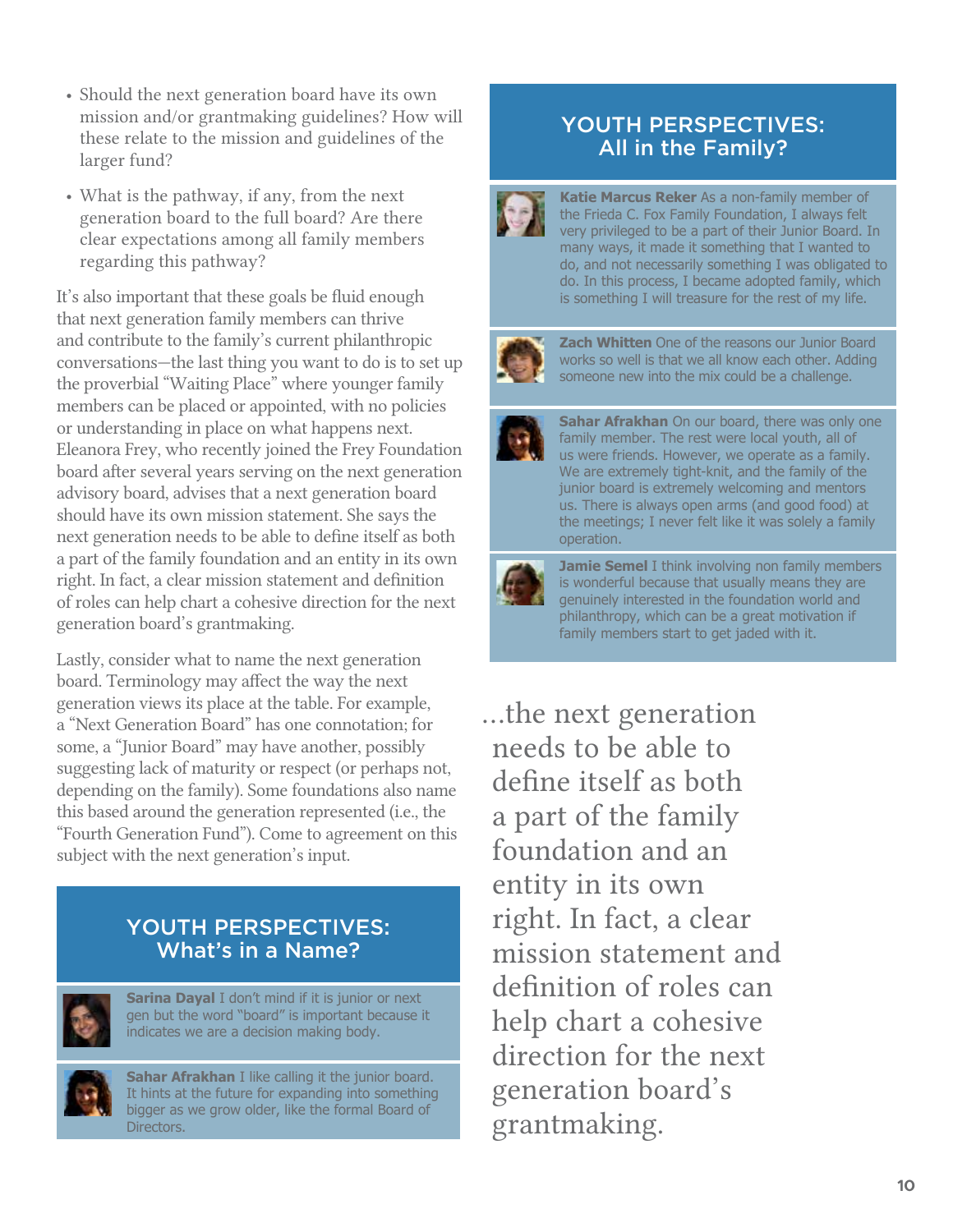### **Eligibility**

Given your goals, you can begin to establish board eligibility criteria. In some families, any direct descendant of the donor who is more than a certain age is eligible. At some point and depending on the existing board's goals, though, this can become complicated in terms of family size, family members' interest, or logistics, particularly when family members are spread over a large geographic area. Family members may therefore need to establish more specific criteria. Key questions to consider include:

- *At what age do family members become eligible?* Some boards have seen tremendous contributions from children as young as 8; others prefer to limit next generation board participation to family members who are at least a certain age, such as 13, 16, 18, or 21 years old. Some family foundations put an age limit on next generation board participation; other next generation family members participate on the board well into their 40s.
- *Must next generation board members be direct descendants of the donor? Will the spouses/ partners of direct descendants be eligible to serve?* As next generation board members get older, the answer to this question can become a sticking point in some families. Sometimes the tension between keeping the foundation "in the family" and reaching out to new members can create serious rifts. It is therefore critical at the outset to set up explicit eligibility requirements that capture the generation you're seeking to engage while maintaining a fair and encouraging family dynamic. One family foundation with only one next generation family member, the Gaines-Jones Education Foundation, went so far as to create a junior board made up almost entirely of non-family next gen board members. The Next Generation group, Positive Impulse, develops its philanthropic projects annually and consists of community members and fellow schoolmates of the next generation family member.
- *Does geography matter?* Some families stipulate that members live in the area where the foundation makes grants. Others, looking to bring the family together even if the next generation has moved away, encourage and

prepare for out-of-town members, using new technology and social media to bridge the distance as needed.

• *Will attendance at next gen board meetings be mandatory?* Board attendance suggests members who are committed to the foundation's work and its continuity. However, mandatory board attendance could preclude interested family members who live farther from the foundation from participating on the junior board. Again, taking advantage of new technology can be helpful here.

#### Training: In-house Options

Just as many existing family foundation board members needed time to acquaint themselves with trusteeship, the next generation will also need time and training. How do you prepare younger family members with limited or no experience in philanthropy for the joys and frustrations of board service and for nonprofit service in general?

Experts agree that training opportunities should be made as broad as possible, covering every aspect of family foundation work. Many families—including the Surdna Foundation, the Russell Family Foundation, the Hill-Snowdon Foundation, The Laura Jane Musser Fund, and the Storer Foundation—created their own training curriculums, a sort of "Our Family Grantmaking 101." These self-styled classes describe such topics as the world of philanthropy, the nonprofit sector and how it works, the life of the donor, the foundation's history, its mission and programs, its investments, its major grantees, and the communities the foundation and its grantees ultimately serve. Other foundations, such as the Conrad N. Hilton Foundation, offer the option of discretionary grants to younger family members, often upon completion of an in-house training program.

In some families, foundation board members, consultants, and local experts teach these topics. The Lumpkin Family Foundation has gained geographic-specific learning from staff at local community foundations or other family foundations. As Zach Whitten, a Lumpkin family youth said, "I like the system of learning from those in the field and from observation."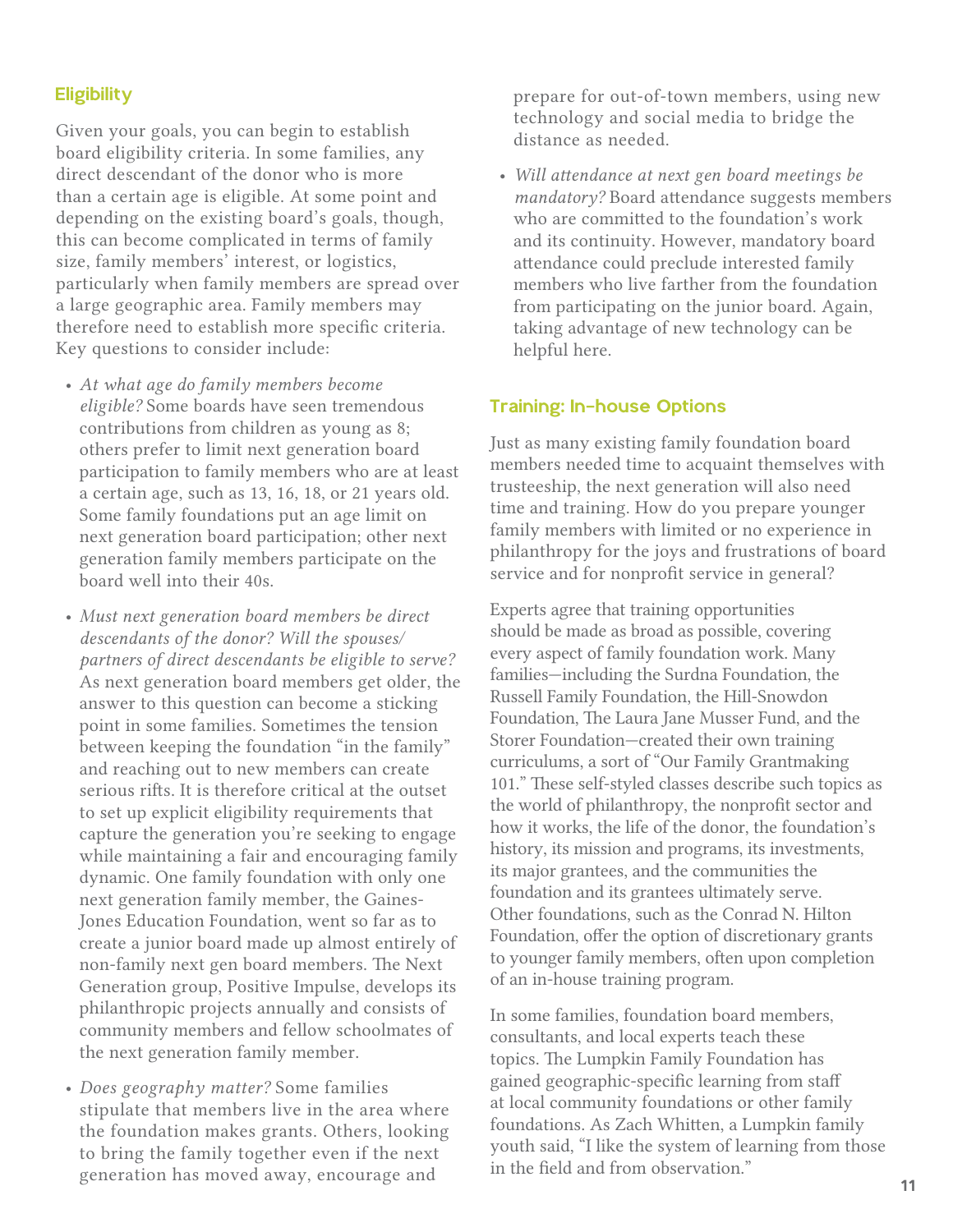In others, younger family members independently research subjects such as the foundation's history and the life of the donor and report back to the existing board. Still others orient younger family members by setting up meetings between the next generation board and community leaders to discuss the foundation's work.

Ideally, next generation board members become acquainted with everything existing board members do as trustees. But when it comes to the actual workings of the foundation, there are usually two great information gaps between the generations that deserve special attention.

*First, financial literacy.* The basics of earning, spending, saving, investing, and giving can be taught from an early age, but next generation board members will also need to understand the foundation's endowment and how it is managed so that they can one day oversee the family's advisors. Some families go as far as creating a fund within the endowment to be managed almost entirely by the next generation. Others simply hold a family meeting or series of meetings to explain where the money for grants originates and how those assets are managed. "As far as being exposed to the finances of a family foundation, I don't think it's ever too early. It's more a case of when they show an interest," says George McCormick, a third-generation board member of the Charles T. Beaird Foundation in Shreveport, Louisiana. "The best training comes on the job. Until you challenge the next generation to think about financial issues, as opposed to being given the answers, they aren't going to learn."

*Second, evaluation.* The impact of a foundation's work can often be hidden, even from family members. For Frey, site visits were the most revealing experiences of her time on the Frey Foundation's Next Generation Advisory Board. It was there that younger family members got to know the real work of the foundation and the impact it had on the lives of others. Younger family members also saw the results of their foundation's work. The Tarsadia Foundation and its Next Generation board do a significant amount of international grantmaking. As a family they make an international service trip every other year to see their grantees in action and volunteer side-by-side with their on-the-ground partners.

As you consider your own training on your family's grantmaking, reflect on how your role as a trustee was influenced by what you learned and experienced throughout your life. Share your reflections with the next generation. But make sure to create an atmosphere in which the next generation can also share its ideas and opinions. The Lumpkin Family Foundation had been providing character education and a grants committee for their next generation ages 10 to 21 at their annual family meeting for a number of years when they realized that the youth, who were now between 16 and 21, needed to make the decision for what would better meet their needs. When they asked the youth, they wanted to know what others were doing. This led to a learning exchange with the youth from the Frieda C. Fox Family Foundation. Realizing they were not alone in this world of youth philanthropy was comforting and gave the older Lumpkin youth (ages 16 to 21) the framework to build their own grant program that better meets their evolving needs.

## YOUTH PERSPECTIVES: Training and Support



**Jamie Semel** Early on most of my training came from discussions occurring during our junior board meetings explaining new pieces of business and new terms as they came up. Now that we have the Youth Philanthropy Connect conference, every summer I learn more about the non-profit and foundation world using many different approaches. I find trainings that involve discussion to be the most effective for learning something new, while lecture presentations tend to lose the attention of a youth audience quickly.



**Sarina Dayal I** learned from our meetings where we are introduced to techniques used in the workings of a foundation, but the most effective learning method was just trying something out firsthand and seeing what worked and what didn't over time.



**Sahar Afrakhan** We've received handouts on grantmaking and other aspects of fundraising. Additionally, participating in the Youth Philanthropy Connect conference gave us more information and in-person tips with experts in the fields we were interested in learning more about, whether it be financial or reaching out through social networking. The more effective instruction has always been the one with the most simplified language.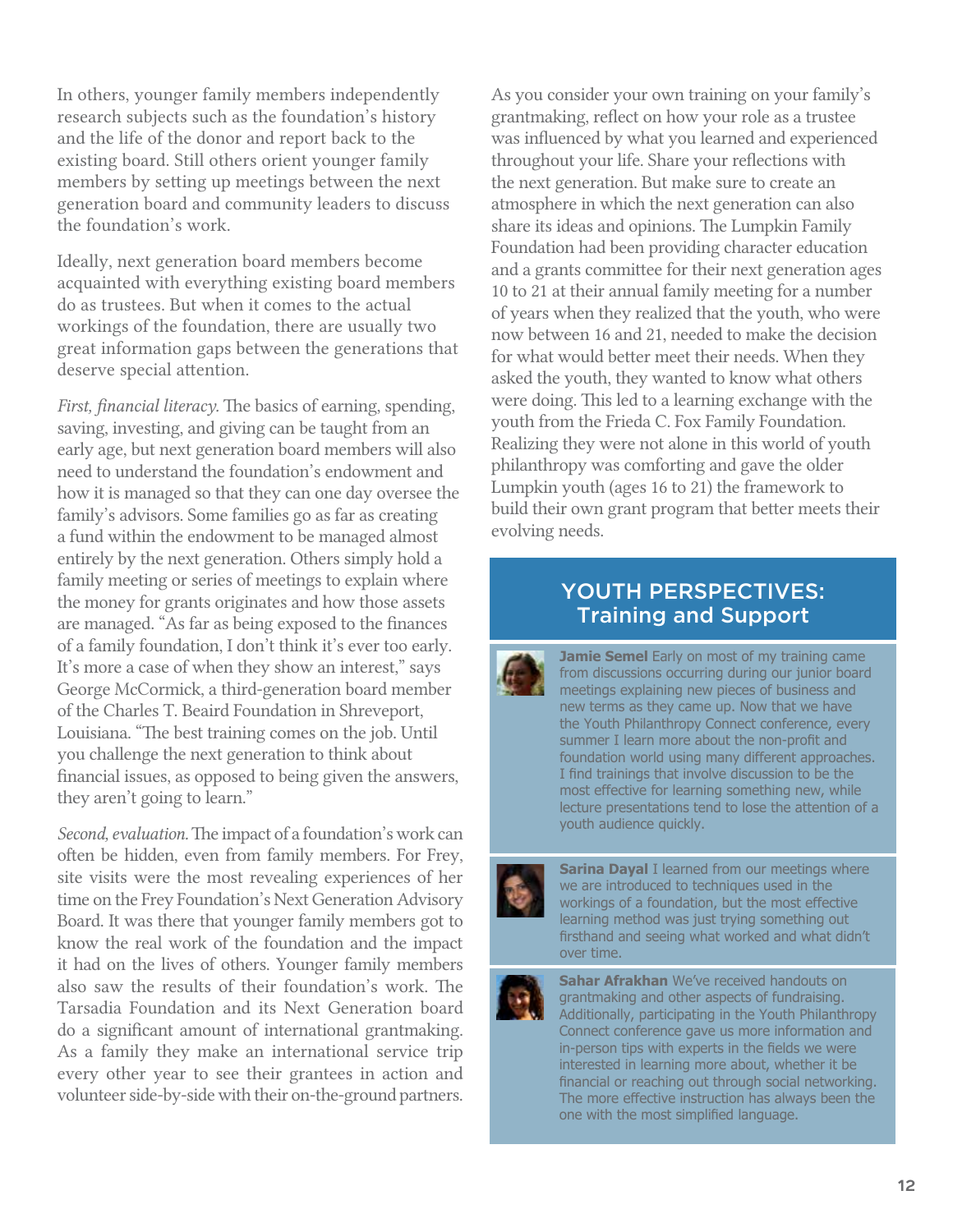## Training: Outside Opportunities

In addition to the option of creating your own internal training for younger family members, there are also a variety of "professional development" options available for youth and young adults who may be preparing for service on the junior board. Some of the most well regarded include:

- *[The Trustee Education Institute](http://www.ncfp.org)* is an annual training for current and prospective family foundation board members sponsored by the National Center for Family Philanthropy provides a comprehensive introduction to all of the key legal, investment, ethical, grantmaking, and family dynamics issues facing family foundation board members.
- *[Youth Philanthropy Connect](http://fcfox.org/ypc/)* is a network of youth ages 8-21 involved in family philanthropy and the adults who support them. They host an annual conference to connect the youth to each other to share models and learn from one another.
- The National Center for Family Philanthropy's *[Issues Advisory Committee](http://www.ncfp.org)* and the Association for Small Foundations [Next Generation Advisory](http://www.smallfoundations.org/forms/committee/CommitteeFormPublic/view?id=16F000000AF&year=2013)  [Committee](http://www.smallfoundations.org/forms/committee/CommitteeFormPublic/view?id=16F000000AF&year=2013) are two terrific forums for younger family members seeking to become leaders in the field of family philanthropy, and to connect with other leaders in the field.
- *[Regional Associations of Grantmakers](http://www.givingforum.org/)* are regionally-based networks of foundations and grantmakers, and a number host events specifically targeted to younger family philanthropy grantmakers. Examples include Southern California Grantmakers annual [Conference on Family Philanthropy](http://www.socalgrantmakers.org/events/upcoming%3FeventId%3D461189%26EventViewMode%3DEventDetails), the Southeastern Council on Foundations's annual [Family Foundations Forum,](http://www.secf.org/events/event_details.asp%3Fid%3D295648) and the Council of Michigan Foundations annual [Family](http://www.michiganfoundations.org/s_cmf/sec.asp%3FCID%3D17417%26DID%3D43899)  [Foundation Retreat](http://www.michiganfoundations.org/s_cmf/sec.asp%3FCID%3D17417%26DID%3D43899).
- Many of the approximately 780 community [foundations](http://www.cof.org/page/community-foundation-programs-serviceshttp://www.cof.org/page/community-foundation-programs-services) in the country offer some sort of educational programming for families and next gen family members. These programs may include both sessions featuring local community leaders, as well as sessions on how to give and make decisions as a family. Some community

foundations will even tailor education specific to a single family.

- [21/64](http://2164.net/) is a non-profit consulting firm specializing in next generation and multi-generational strategic philanthropy. 21/64 co-authored the #NextGenDonors report, and offers a variety of tools and trainings to help generations understand and work together more effectively, including their [Picture Your Legacy Iphone App](http://itunes.apple.com/us/app/picture-your-legacy/id363043835%3Fmt%3D8) and a list of [52 Ways to Take Action](http://download.2164.net/PDF-newsletters/52WaysToTakeAction-2009.pdf).
- The [Giving Circles Network](http://www.givingcircles.org/) has identified more than 300 Giving Circles around the country, with Youth Giving Circles one of the most common sub-categories of giving circles. Examples of some of the most well-known and fun youth giving circles include Grand Street (hosted by 21/64), the [One Percent Foundation,](http://www.onepercentfoundation.org/) and [The Awesome](http://www.awesomefoundation.org/)  [Foundation,](http://www.awesomefoundation.org/) among many others.
- [Emerging Practitioners in Philanthropy](http://www.epip.org/) seeks to cultivate foundation professionals and social entrepreneurs for effective leadership. EPIP hosts chapters in more than a dozen cities, hosts an annual conference, and runs several special programs for youth engaged in philanthropy, including their [Generating Change](http://www.epip.org/programs/generating-change/) program.
- [Resource Generation](http://www.resourcegeneration.org/) organizes young people (ages 18-35) with financial wealth to leverage resources and privilege for social change. RG offers a variety of programs and events, including the semi-annual "Creating Change Through Family Philanthropy Retreat."

In addition to the option of creating your own internal training for younger family members, there are also a variety of "professional development" options available for youth…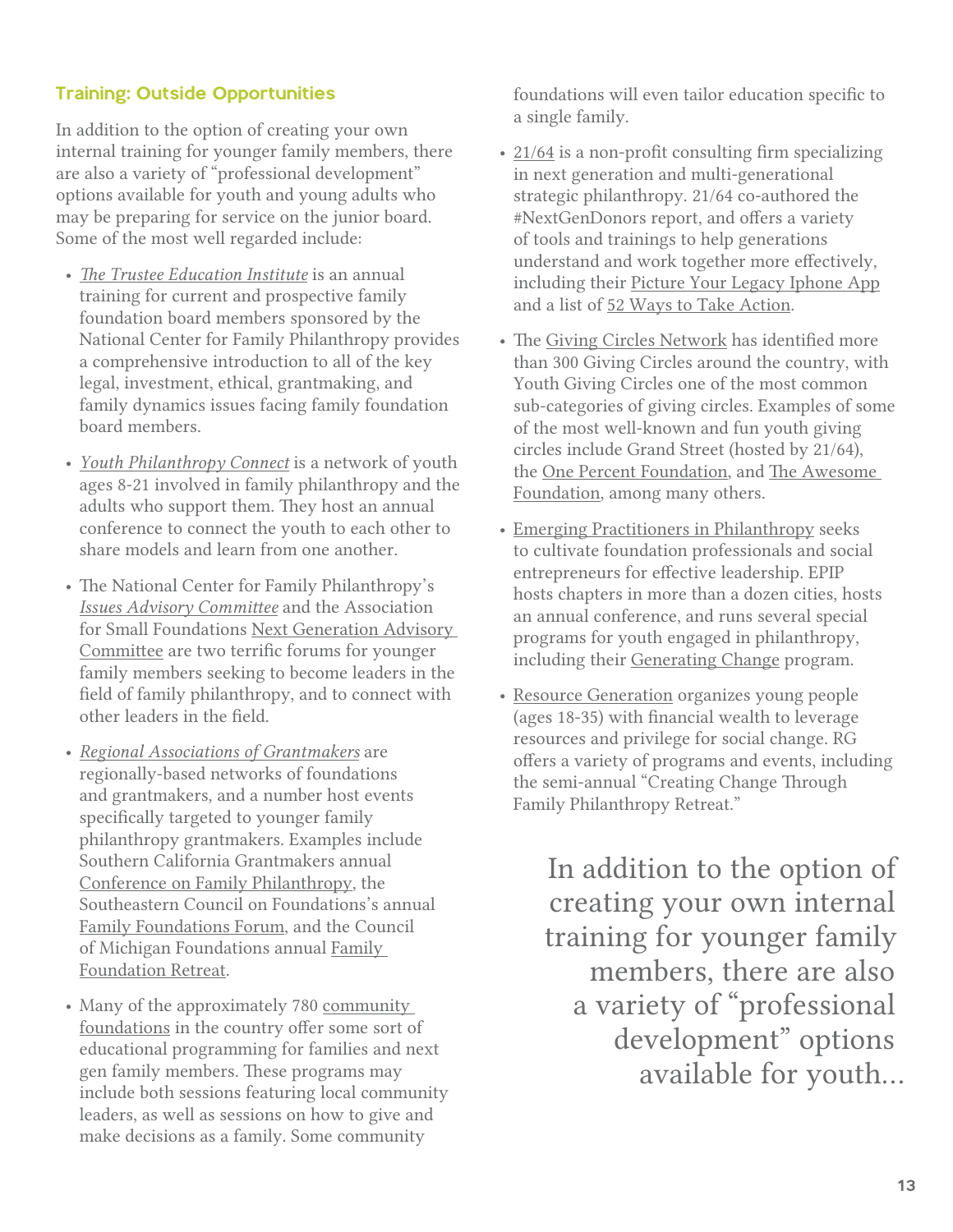## BEYOND GRANTMAKING: NEW INNOVATIONS FOR NEXT GEN DONORS<br>AND BOARDS

As the philanthropic sector continues to evolve, many new opportunities have opened up for ways to engage your next generation in new innovations in the field. A few of the most wellknown giving portals available—and indeed, there are literally hundreds of these sites now functioning—include:

- Online Giving: Along with the use of online grant management systems, there are a variety of giving opportunities that can engage youth online:
	- ∙ [Crowdrise](http://www.crowdrise.com/about) offers online tools for personal/ team fundraising and event fundraising.
- ∙ [Network for Good](http://www1.networkforgood.org/) powers the online fundraising efforts of many nonprofits.
- ∙ [Donors Choose](http://www.donorschoose.org/) provides classroom projects requested by teachers that donors can support.
- ∙ [Razoo](http://www.razoo.com/) provides tools to search for and donate to charities.
- ∙ [Giving Circles Fund](https://givingcirclesfund.org/) offers an online giving circle platform.
- ∙ [Benevolent](http://www.benevolent.net/index.html) provides stories and needs of those on the edge of sustainability for donors to support.
- Microfinancing Social Enterprises: Next gen family members may be assigned and encouraged to research companies with a social benefit that align with your mission and find ways for your funds to have a more sustained use through their revolving financing in organizations like:
	- ∙ [Accion](http://www.accion.org/)
	- ∙ [Grameen Foundation](http://www.grameenfoundation.org/)
	- ∙ [Opportunity Fund](http://www.opportunityfund.org/)
	- ∙ [BRAC](http://www.brac.net)
- Impact Investing: Your board may also elect to allocate a portion of the foundation's investments with the intention of generating social impact alongside a financial return. This could be a tremendous opportunity to teach investment skills through work that harnesses the positive power of enterprise. To learn more, read the Family Giving News article, "[Getting Started with Impact](http://familygivingnews.org/2012/11/27/feature-getting-started-with-impact-investing-overcoming-resistance-from-family-and-trustees-november-2012-fgn/)  [Investing](http://familygivingnews.org/2012/11/27/feature-getting-started-with-impact-investing-overcoming-resistance-from-family-and-trustees-november-2012-fgn/)," or purchase a copy of [The Guide](http://www.guidetoimpactinvesting.net/)  [to Impact Investing For Family Offices and](http://www.guidetoimpactinvesting.net/)  [High Net Worth Individuals,](http://www.guidetoimpactinvesting.net/) a comprehensive new resource for families, individuals, family offices, and family foundations, authored by Julia Balandina Jaquier.
- Sharing Youth Philanthropy: A number of family foundations support youth philanthropy education programs in their local communities or schools. This is an opportunity to educate youth, regardless of socioeconomic background, on the value of philanthropy. Check out the work of the DEKKO Foundation's [Youth Pods,](http://www.dekkofoundation.org/phish/) the Mark J. Gordon Foundation's [SHAPE,](http://www.shapestudents.org/) or Doris Buffett's Foundation's [Learning by Giving](http://www.learningbygivingfoundation.org/)  [Program.](http://www.learningbygivingfoundation.org/)

You can find more resources and connect to other youth philanthropists at [youthphilanthropyconnect.org.](youthphilanthropyconnect.org)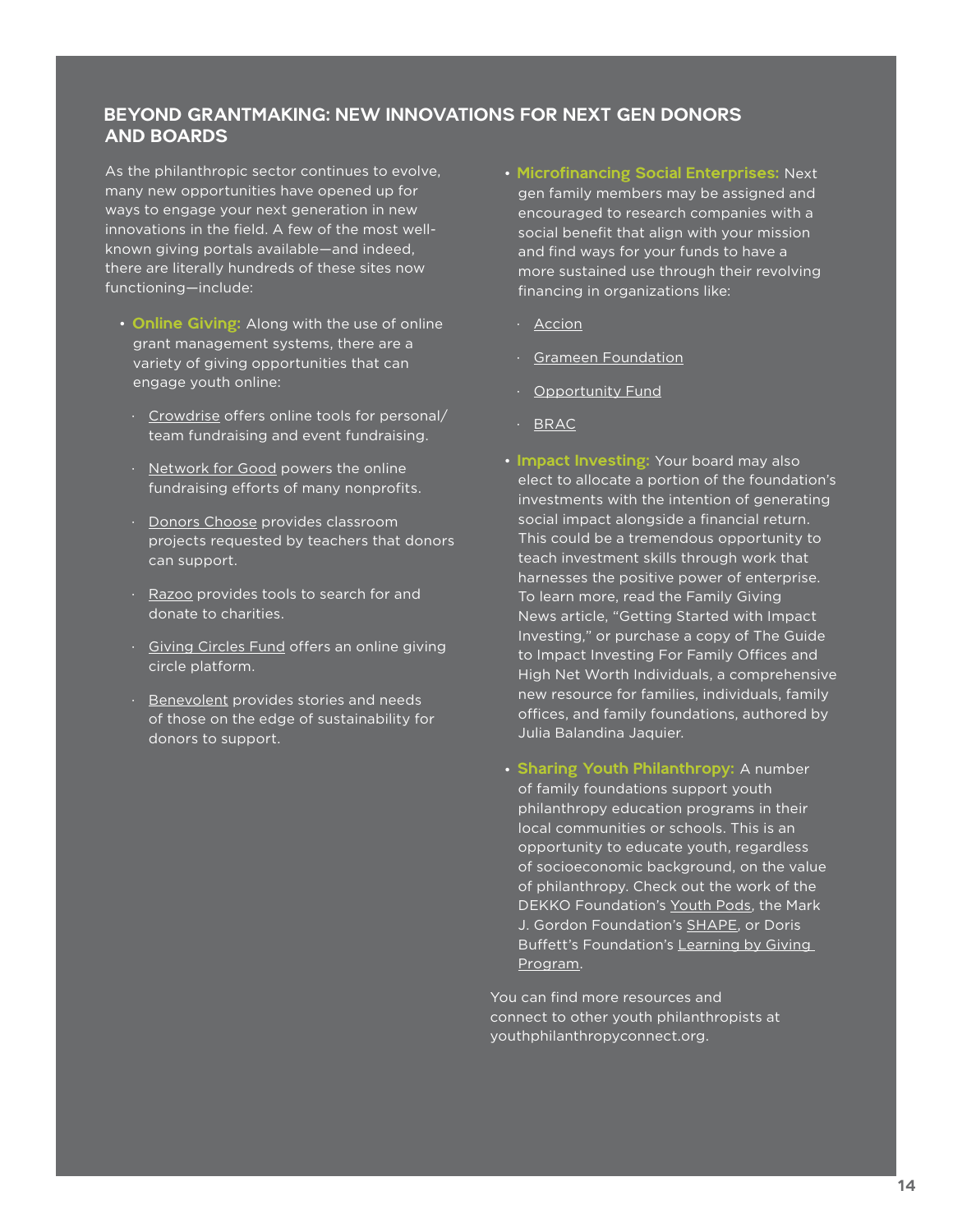### **Grantmaking**

All the training in the world, as most trustees find out, can't really prepare the next generation for actually doing the grantmaking. This is the major thrust of next generation board participation—learning by doing. How will the next generation board develop a focus or strategy for its grantmaking? What types of support will they want to provide, including but not limited to grants? How will they evaluate the impact of their giving?

In some cases, the grantmaking power of the next generation board is very carefully circumscribed; in other cases, the next generation board has so much discretion, there might as well be two foundations.

At one end of the spectrum is a very carefully crafted grantmaking regimen, an approach often applied to next generation boards by family foundation board members. In this approach, family foundation board members allocate a percentage of the projected payout or a fixed sum to next generation board members, who meet to discuss grant proposals chosen by the existing board. The next generation board then presents its recommendations to the existing board, which reviews and approves or rejects the younger board's recommendations. At the other end of the spectrum are family foundation members who create a special fund to be maintained and distributed by the next generation. Next generation family members determine their own giving programs within the confines of the foundation's larger grantmaking policies. Typically, the next generation board adopts one of the foundation's program areas for its own. Other than that, the next generation board makes its own investment decisions, solicits its own proposals, and makes its own grants. The use of online grantmaking technologies allows for greater speed and ease in this option.

Strike the proper balance for your family. With too much freedom, a next generation board consisting of inexperienced younger members runs the risk of funding programs that are inconsistent with the existing family foundation's goals. On the other hand, more experienced next generation board members may find strict guidelines insulting, and their interest in the family foundation could wane. To find out where your next generation board ought to be along this continuum, foundation board members should consider the following questions, posed by Alice Buhl, senior fellow to the National Center for Family Philanthropy and senior associate at Lansberg, Gersick and Associates:

## YOUTH PERSPECTIVES: Training and Support



**Katie Marcus Reker** Striking a balance between the age groups is important and many foundations have levels for different age groups that have different guidelines. As a younger member (ages 8-13), I needed a lot more help finding a nonprofit to fund, researching that nonprofit, filling out our nomination form, and presenting that information to the board. This is where our Junior Board Advisor helped us the most. However, as I got older, I needed less help and fewer guidelines. Talking to your members about what they feel comfortable with and where they need help is an important step. Communicate with them! They will tell you what they need.



**Sarina Dayal** For my younger cousins, it is harder to understand the complexities of the process of giving, and information shared with them should be focused on the morals and values related to giving.



**Zach Whitten** When I was starting, I needed basic education about everything. Now I am ready for more advanced training.

- How much money will the next generation board distribute? How will the amount be determined?
- What is the source of the next generation board's grantmaking funds—the foundation, personal resources (as in matching funds) or some combination of the two?
- Will there be maximum or minimum grant sizes?
- What criteria should be applied to grant recommendations coming from the next generation board? Will the criteria mirror the foundation's standard guidelines or can the next generation establish their own guidelines?
- Who ultimately approves grants recommended by the next generation board? Will next generation board members be present for the discussion?
- How will the next generation board interact or check-in with the full board? What type of process will be put in place to evaluate or monitor their grants and initiatives in light of the foundation's larger mission?

Finally, consider the interests and capabilities of next generation board members. Ask them what kind of program they'd like to consider and support them in achieving their goals, as well as yours.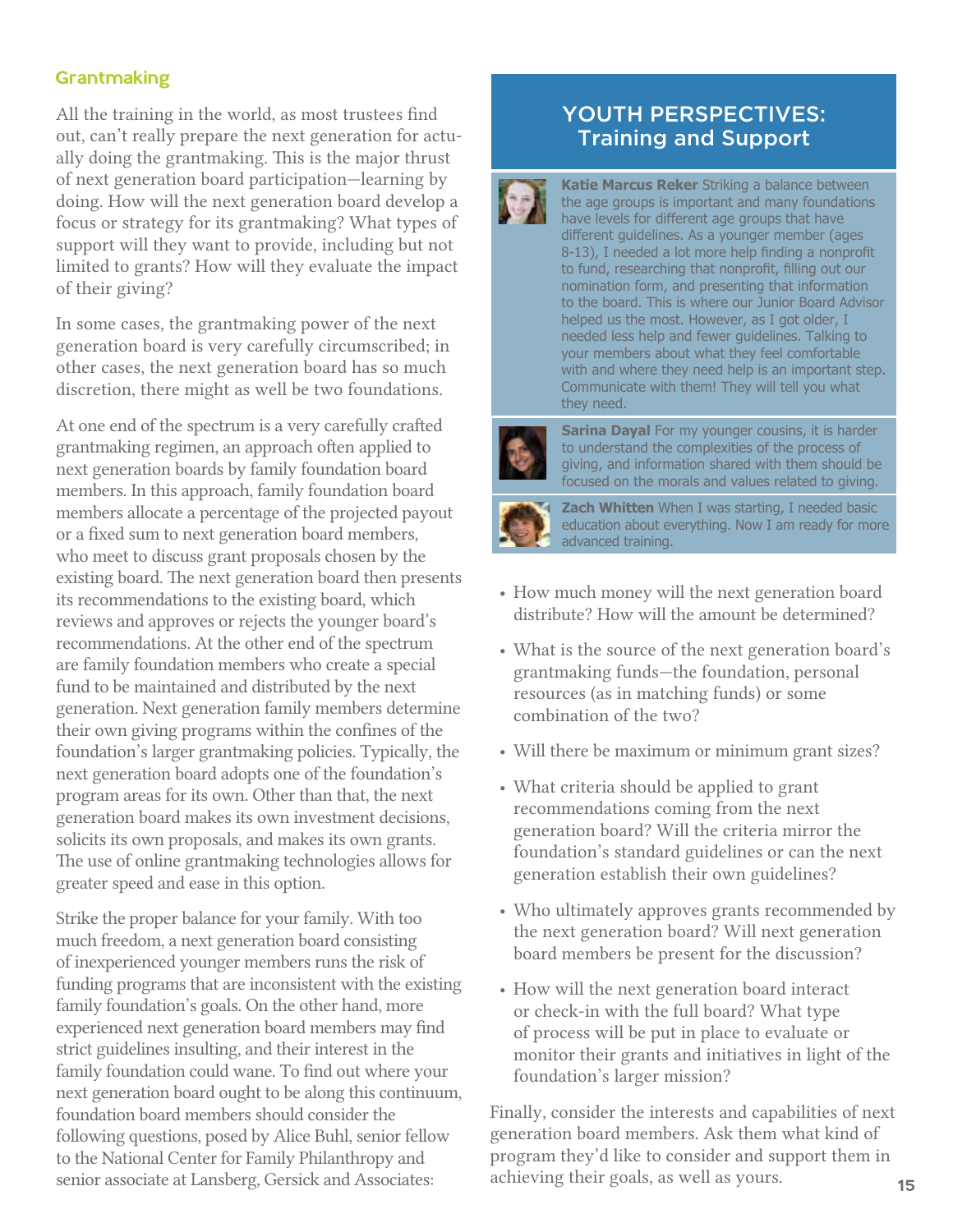## Logistics and Administration

As this section shows, the next generation board is an intensive strategy to engage younger family members in philanthropy. Questions you will need to consider regarding administration of this fund should include:

- Who is going to be responsible for ushering the next generation through this experience?
- Will the next generation's mentors be foundation staff, foundation trustees, or hired advisors?
- What kinds of burdens will this place on these volunteers or professionals? How much time is available for this level of guidance?
- Where and when will the next generation board meet?
- How will family members overcome geographical constraints?
- What will be required in terms of materials, personnel, and monetary resources to accommodate the experience your next generation deserves?

As one example, the Lumpkin Family Foundation's program officer role has traditionally worked with the Trusteeship Committee of the foundation to guide the Next Generation efforts of the family. It is an estimated ten percent of the staff role. It has been helpful to have a staff person interact with and support the voice of the next generation with their parents. Family members lead the Tarsadia Foundation and two have taken leadership roles in working with the junior board; Shirish Dayal, executive director of the foundation, estimates that family members spend between 25 and 30 hours per month supporting the junior board's work.

The relationship between the want us to continue pursuing philanthropy. foundation board and the next generation board is the most critical component of a next generation board's work.

*–Virginia Esposito*

## Relationship to the Foundation Board

"The relationship between the foundation board and the next generation board is the most critical component of a next generation board's work," says Virginia Esposito, president of the National Center for Family Philanthropy. How will the two boards interact during the course of their work? "For our next generation board meetings," says one next gen board member, "our trustees aren't even allowed in the building." Other family foundations have rotating policies that place an existing board member on the next generation board to serve as an advisor. Still others take the opposite approach and invite one next generation board member to serve as a full member of the existing board.

## YOUTH PERSPECTIVES: Relationship to the Full Board



**Zach Whitten** We sit in on meetings and have activities with them. Open conversations where the youth voice is equally valued is very powerful.

**Katie Marcus Reker** Some foundation Junior Boards interact with the full board all the time as they require full board approval for their grants. However, others are very much isolated from the full board. My experience working with the full board was always a very enlightening one. I was able to conduct my Junior Board business with the help of the full board, which made me feel like I was a part of the bigger foundation and ultimately helped my business skills develop because of those interactions. Others, however, love that they function on their own and have a bigger responsibility in their grantmaking.



**Jamie Semel** The full board is usually so supportive of our decisions and ideas that I would characterize our interactions as infinitely pleasant. They invite us to their meetings to learn and be involved in the full board, and as I have become older, I listen more than I used to and am interested in what they have to say. I appreciate that they invite us to take part and ask questions because I can tell they genuinely

**Sarina Dayal** We have meetings with the whole board occasionally. I like hearing about what projects they work on and it is inspiring to see what they can do, and how they function more independently, and we as a junior board strive to work towards that.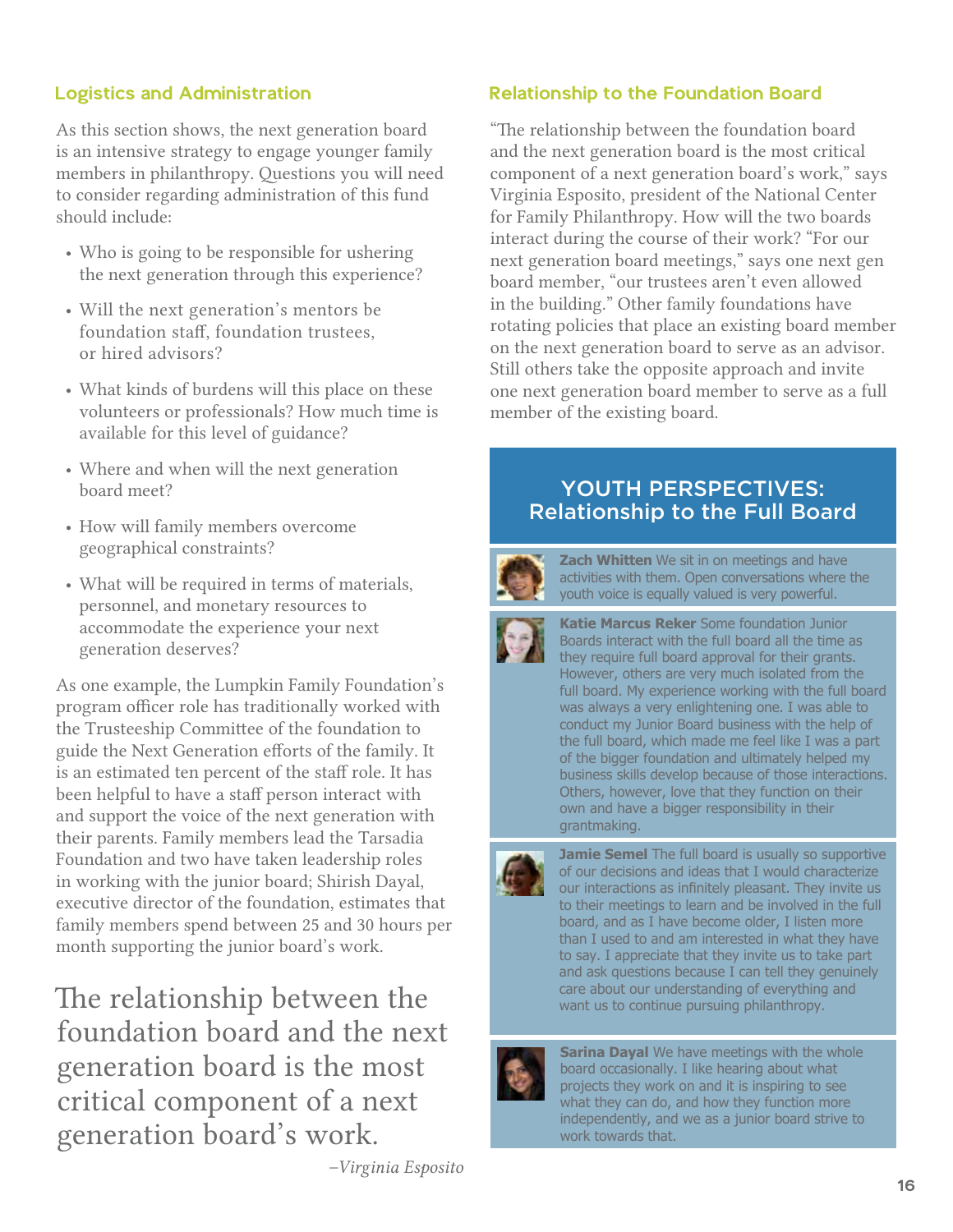At the outset, though, it's important to establish whether or not next generation board participation is a guarantee of eventual service on the existing board, preparation for service at another foundation or nonprofit, an opportunity for the family to give together, or some combination of the three. Existing family foundations thinking about establishing a next generation board should ask themselves the following crucial question: *at what point does a next generation board member "graduate" to the existing board, if at all?*

If "graduation" to the full board is a goal, you should be sure to outline a specific plan detailing how next generation board members might move from what is sometimes referred to as the "kiddie table" to the board table. Without a written plan that is available to everyone in the family, next generation board members may eventually expect to join the existing board and can quickly tire of waiting their turn after several years of preparation. If families do not have a prior agreement on a plan for progression to the existing board, what was once perceived as an opportunity for a younger family member (the next generation board) could soon be perceived as an obstacle to their philanthropic dreams. So take some time

to craft a board rotation policy and succession plan and review them with next generation board members to make it clear at the outset when or if they will have an opportunity to join the board.

Some foundations use age limits to address this potential problem. At the Tracy Family Foundation, they have created a Next Gen Advisory Board of five members who make the grant recommendations for all applications under \$5,000, to prepare the next generation for full board service. They have also created specific seats at the table for the next generation. Other families make it clear that next generation board participation is no guarantee that members will move to the existing board.

As discussed earlier in this paper, next generation boards sometimes have the effect of creating added pressure on younger family members. Nowhere is this more of an issue than when looking at the relationship between the next generation board and the existing board. Decisions on proposals and succession planning, to name a few, can create tension between the two boards. Keep in mind that the key word in all of this is relationship. If a next generation board makes sense for your family's relationships, it can achieve the goal of bringing a philanthropic family closer together.

If "graduation" to the full board is a goal, you should be sure to outline a specific plan detailing how next generation board members might move from what is sometimes referred to as the "kiddie table" to the board table.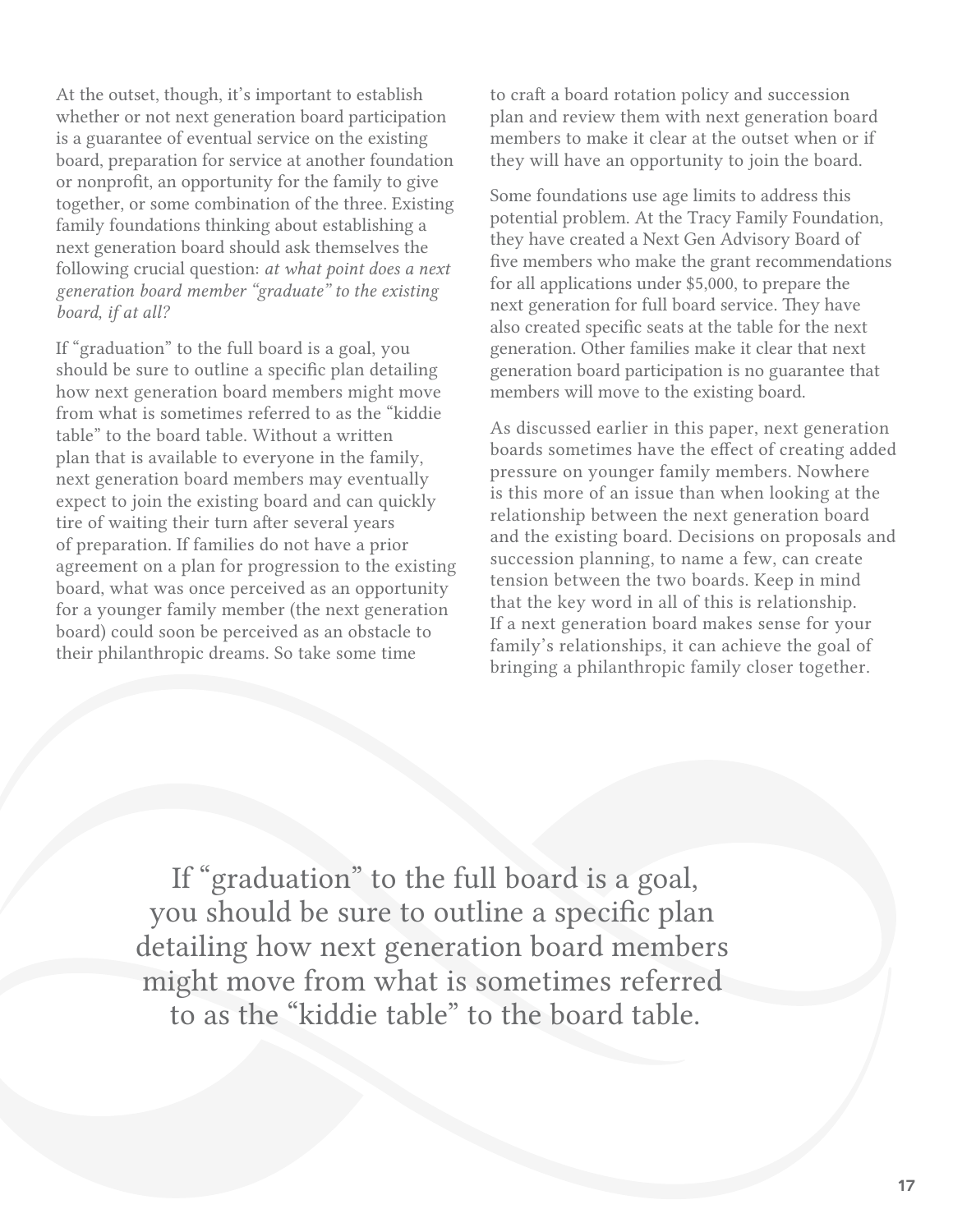### Compliance With the Law

Finally, it's important that the board takes the time to consider the legal implications of creating a next generation board, and to ensure that your foundation is in full compliance with all relevant laws. In a sector marked by increased media and Congressional attention, it's important to avoid unnecessary legal scrutiny with your next gen board, especially if your foundation plans to reimburse family members for travel expenses.

First, be sure to include written regulations concerning grant recommendations. Whether the existing board has full responsibility for making grant recommendations, shares responsibility with the next generation board or some combination thereof, written regulations available to all family members are key.

"The assets of the foundation cannot be used to finance family reunions," cautions John Edie, former general counsel to the Council on Foundations, in the seminal Council publication *Family Foundations & the Law*. While many reimbursements may be legal under certain conditions, spouses and the children of board members are disqualified, and payments made to them for travel expenses with foundation dollars are, in general, acts of selfdealing. However, there are exceptions to this rule that allow for reimbursement of some expenses related to foundation business. (See sidebar below.) Even if conditions are met to reimburse family members for expenses, make sure to follow the proper procedures and lay them out in advance in a written policy.

It's also important to be aware that conflicts of interest may arise when creating a next generation

#### CAN THE FOUNDATION PAY FOR THE TRAVEL OF FAMILY MEMBERS?

Spouses and children of board members are disqualified persons. If foundation assets are paid to them for travel or related expenses, such payment is an act of self-dealing. Obviously, if the spouse or child is also a board member (or staff), the reimbursement of reasonable expenses for necessary foundation activities is not a violation. But assuming the spouse or child has no official duties, such reimbursement is self-dealing.

There are two methods for making such reimbursement payments that satisfy the legal concerns. First, treat the reimbursement as part of the reasonable compensation paid to the board member or staff member whose spouse or child is being reimbursed. The amount of reimbursement must show up as reportable income to the board or staff member on a Form 1099 or W-2.

*Example: A board member takes his or her spouse to a Council on Foundations conference for family foundations. If the expenses paid by the foundation for the spouse are counted as compensation to the board member—and the board member's total compensation is reasonable—there is no self-dealing. Why? Reasonable compensation for personal services is the main exception to the self-dealing rules.*

Second, develop legitimate and meaningful duties for the spouse and/or children that further the charitable purposes of the foundation. Providing companionship and attending social receptions with the board member would not be considered meaningful foundation duties.

*Example: To train the next family generation in the traditions and operations of the foundation, the foundation approves an advisory committee composed of children of the donor. This committee will review all applications for grants in a particular subject area and make final recommendations to the governing board. Reimbursing these children for reasonable expenses of attending an appropriate board meeting or a training conference would be legitimate foundation expenses.*

Excerpted from: John Edie, *Family Foundations & the Law: What You Need to Know,* 2nd ed. (Washington, DC: Council on Foundations, 1999), 32.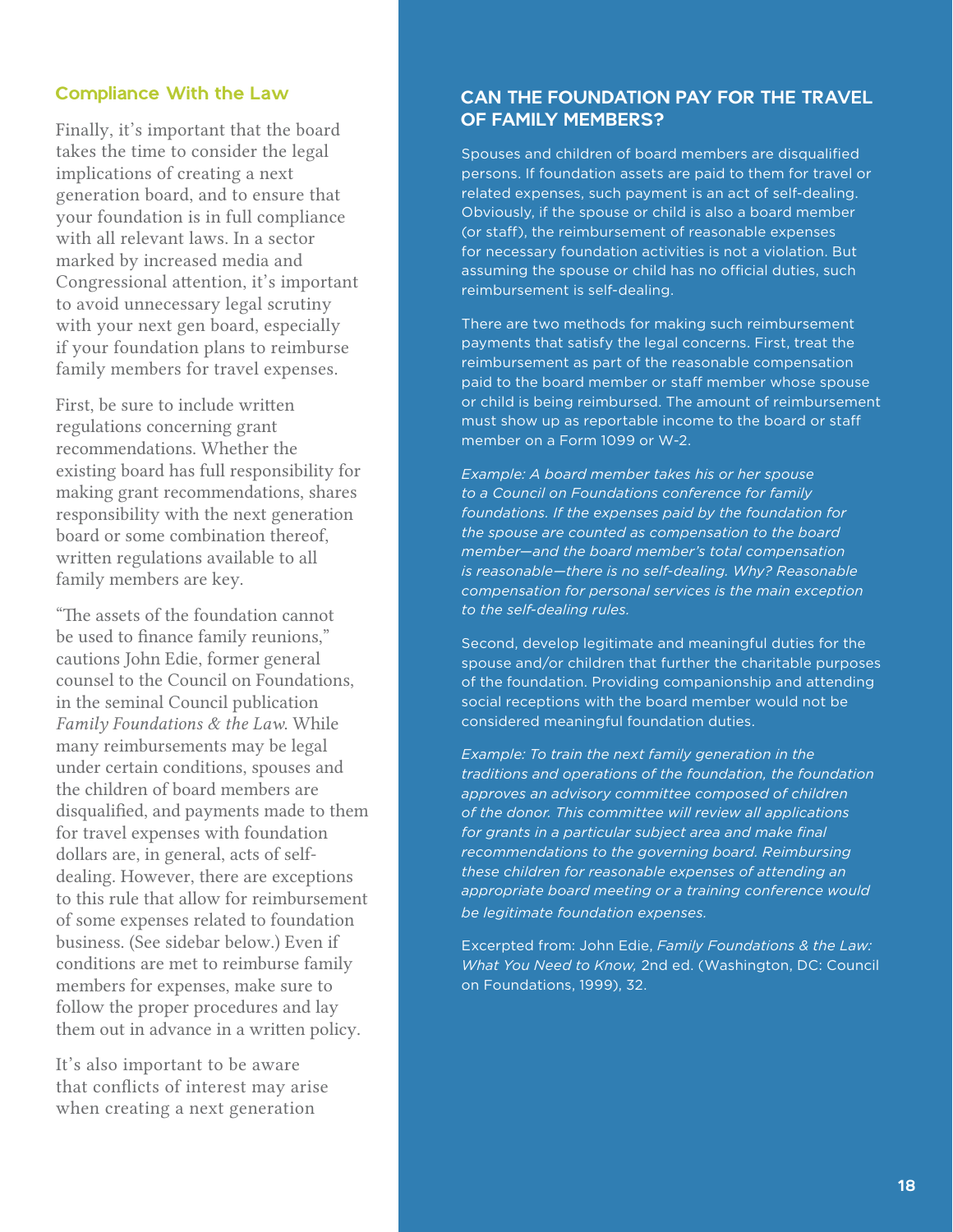board. While next generation boards involve young adults in their teens and early 20s, some next generation boards include members who have established professional lives, obligations, and interests. If a next generation board member sits on the board of an existing family foundation grantee organization, for example, a conflict of interest could occur. This by itself is not illegal or even unusual, but it is important to develop a conflict-of-interest policy and to discuss any issues that might arise from board participation.

Another potential problem area for some families is governance. Many family foundations are under-funding it and therefore limiting their ability to achieve their goals, found Kelin Gersick and a team of researchers in the National Centercommissioned study *Generations of Giving: Leadership and Continuity in Family Foundations*. Reasonable expenses, such as consulting costs for investment advisors, can further the efficiency of the foundation and are not going to invite the scrutiny of Congress. To learn more about allowable expenses, check with your legal and financial advisors.

#### SAMPLE JUNIOR BOARD POLICY

Our family recognizes the importance of instilling a sense of community and helping others, and encourages attendance and participation in family meetings of children in the family, as early as age 8, who express an interest in this work. Family members are eligible for nomination and election to the board as early as age 18.

As a family foundation committed to maximizing the potential of children and youth, it has been natural to involve our own children, even those well below the age of majority, in our family's philanthropic activities.

- We view the junior board as a natural extension of the family's connection to the foundation:
- We value a strong and effective learning environment, with dialogue, a sense of inquiry and a self-driven quest for knowledge.
- We believe in the importance of education both inside and outside the classroom.
- We believe in the universal benefit of people helping each other, and the role non-profits play. And, maybe most relevant,
- We value children understanding their own importance as individuals and as participants in their families and community.

#### Purpose of our Junior Board

We envision our junior board as a vehicle to cultivate fourth generation leadership in the family's philanthropy. Specifically, we hope that

participation on this junior board will allow our children to:

- Learn about philanthropy and how it works
- Develop skills in grantmaking, leadership, teamwork, and communication (e.g., emails, presentations, and professional letter writing skills)
- Develop increased confidence
- Participate in site visits, partner events, and other opportunities to participate in community efforts
- Develop a clear understanding of the important role nonprofits play in helping children in their communities who have different experiences, abilities or hardships to overcome.
- Learn about the family business of philanthropic giving and direct client services to nonprofits in the community.

#### **Advisors**

The junior board shall have an adult advisor who is a current member of the board of directors.

#### Eligibility for Membership

1. Membership is open to family members ages eight through seventeen years of age and other non-family members by invitation from the executive committee.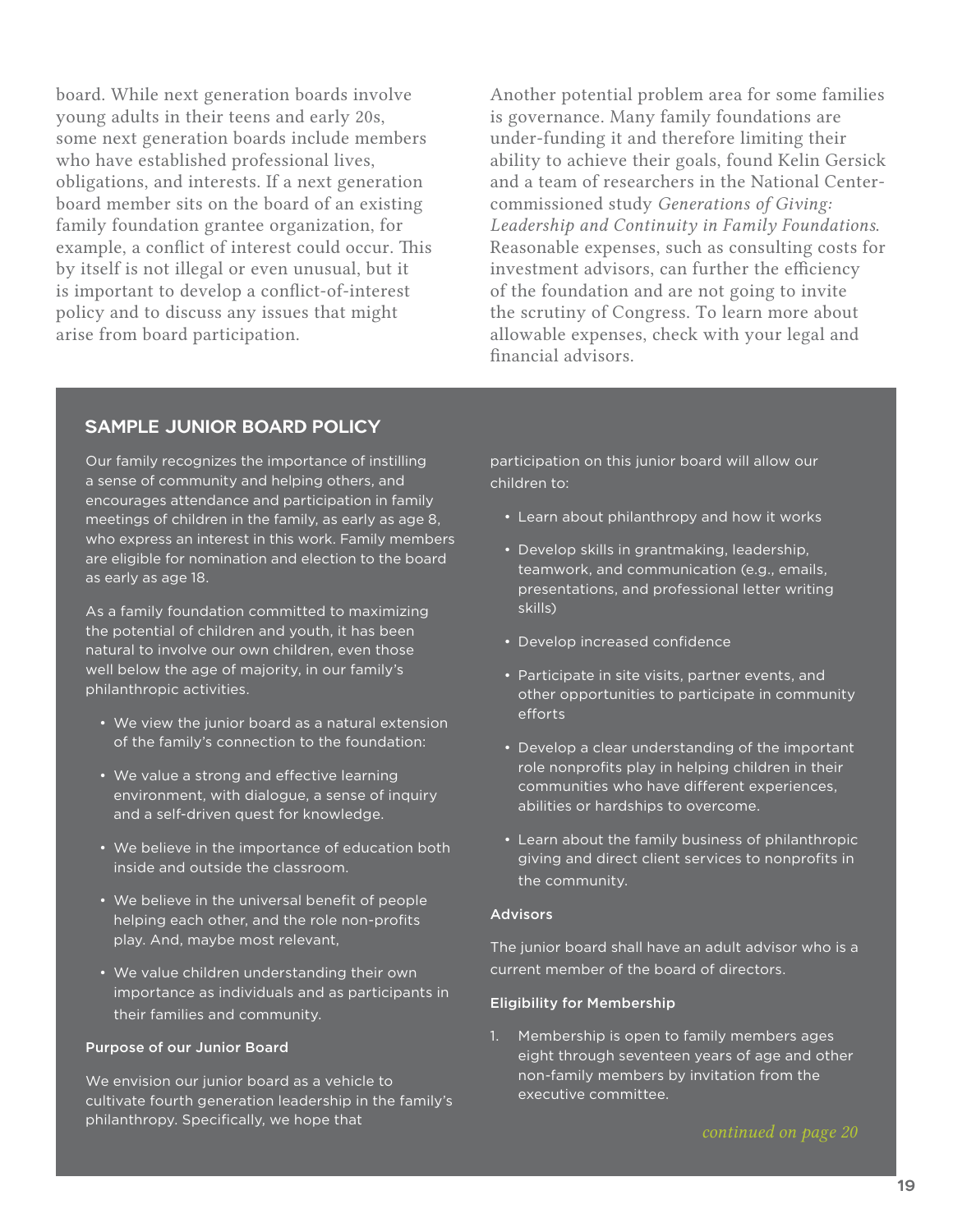- 2. All proposed members must meet the age requirement and demonstrate adequate responsibility, interest and commitment to the foundation, in the discretion of the executive committee, with input from the junior board advisor. Candidates will be asked to undertake an entrance interview with a senior family member to ensure that they are clear on their roles and expectations.
- 3. Members must be willing to fulfill the following responsibilities:
	- a. Attend, where possible, the portion of the semi-annual meetings of the board of directors where the junior board will report on its activities.
	- b. Be responsible for checking email and communicating with other junior board members and the adult advisor, as necessary.
	- c. Research and/or visit, where possible, at least one nonprofit organization in the community that is of interest to the member.
	- d. Provide the name, address, and website of the nonprofit organization, along with a paragraph or two explaining how the member's proposed grant would help to maximize the potential of children or youth in the community.

#### Grant Funds

- 1. Junior board members may request up to \$2000 per calendar year for grants to nonprofit organizations that provide mission aligned programs serving youth in the greater community where the junior board member resides. Grant funds may be requested in \$1000 increments twice yearly at board meetings, or as one \$2000 grant at either of the two semiannual board meetings.
- 2. Funds may be dispersed for the following activities: program support; project support, or general operating support for the nonprofit organization; or a special project the child wishes to work on with the organization.
- 3. Procedure for a grant nomination:
	- a. Junior board member submits a nominating paragraph to the adult advisor.
	- b. Adult advisor evaluates the nomination and takes one of three actions
- i. Declines the request and redirects the child's interest to more mission aligned work,
- ii. Works with the junior member to strengthen the request, or
- iii. Approves the nomination for consideration by the board at the board meeting by submitting the approved request to the executive director for inclusion in the agenda.
	- c. Junior board member prepares a presentation about the request, and present to the board, which may then approve or deny the request. Once approved, the executive director will process the grant award.
	- d. The junior board member will be encouraged to draft a paragraph for the cover letter to accompany the grant, and to make the check presentation in person if possible. The junior board member will make a follow-up report to the board at the next board meeting, to explain the progress and impact of the grant.
	- e. Grant nominations should be submitted in alignment with standard deadlines of the foundation.
	- f. Expedited requests: If the grant request is for a project which by nature of its timeline can not wait until the board meeting, or if the children are unavailable at the regular meeting, the advisor may submit the request to the executive director for expedited consideration by five board members (the executive committee, the advisor, and the two board members of the discretionary committee), with the presentation to be made by video conference, or by other approved means.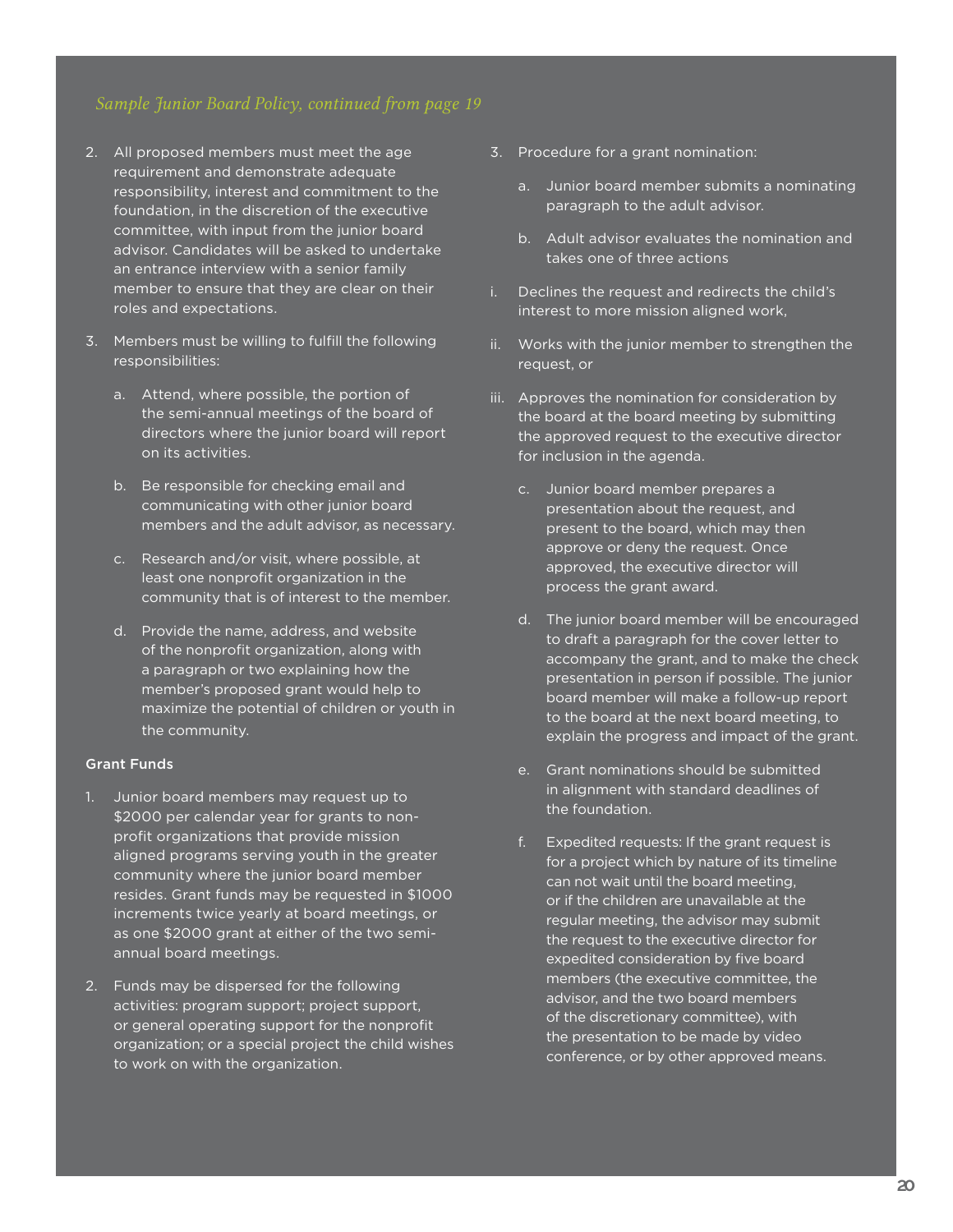# Things to Remember

A next generation board can be a great adventure for both the board that establishes it and for the younger family members experiencing philanthropy for the first time. However, next gen boards may not be the best option for all families.

Board members should consider what kinds of experiences they want next generation family members to have and what activities and tasks are appropriate for their ages and for the family's unique dynamic. Instead of next generation boards, some family foundations find that a sufficient introduction to governance and grantmaking can come from other kinds of opportunities such as site visits, conference attendance, and group volunteer projects. For families with next generation boards or those contemplating them, here are a few final things to remember:

### Keep the next generation's needs in mind.

Consider the top needs of next generation boards: purpose, knowledge, respect, ownership, balance, and connectivity.

- *Purpose:* Next generation board members should know the vision and values of the existing foundation. This knowledge may lead to next generation board members constructing their own vision and values statement that complements the existing board's.
- *Knowledge:* In addition to sharing the existing family foundation's history, help next generation board members understand areas like due diligence, legal responsibility and financial investments.
- *Respect:* Give a voice to all foundation members, whether existing or new. Communicate expectations and responsibilities, and make sure there are vehicles for support and feedback in both directions.
- *Ownership:* Help next generation board members become strong grantmakers by celebrating

their successes, allowing them to take risks, and helping them learn from their mistakes.

- *Balance:* Be sure to strike a compromise between honoring the donor's legacy and the interests of next generation board members. Create an environment of mutual learning and education while respecting constraints on the younger generation's time, such as school, careers or family obligations.
- *Connectivity:* Create mechanisms for next generation board members to interact with the existing board and to fund nonprofits that interest them.

It can be quite a task to gauge and accommodate all these needs at once, but "you can't really make a plan for how the next generation will be trained without them" says family philanthropy consultant

## YOUTH PERSPECTIVES: Purpose and Respect



**Katie Marcus Reker** Having a discussion with youth board members about the mission and values of the foundation helps the youth understand the purpose of their grantmaking. Discussing rather than telling the purpose and impact of the foundation's giving helps start the conversation and engage the kids even more.



**Sarina Dayal** We have discussed our mission as a foundation many times to make sure it aligns with both our personal and collective goals as a foundation. The mission helps remind us why we are doing what we are doing and when grantmaking, we refer to it to make sure our actions align with our mission.



**Katie Marcus Reker** Respect is such an important part of being on a Junior Board. As a kid, I always felt very respected for my ideas and my opinions even when I was twelve years old and sharing a thought on a grant proposal during a full board meeting. This mutual respect creates a healthy environment where everyone can work together peacefully, communicate each other's needs well, and have a bigger impact with their giving.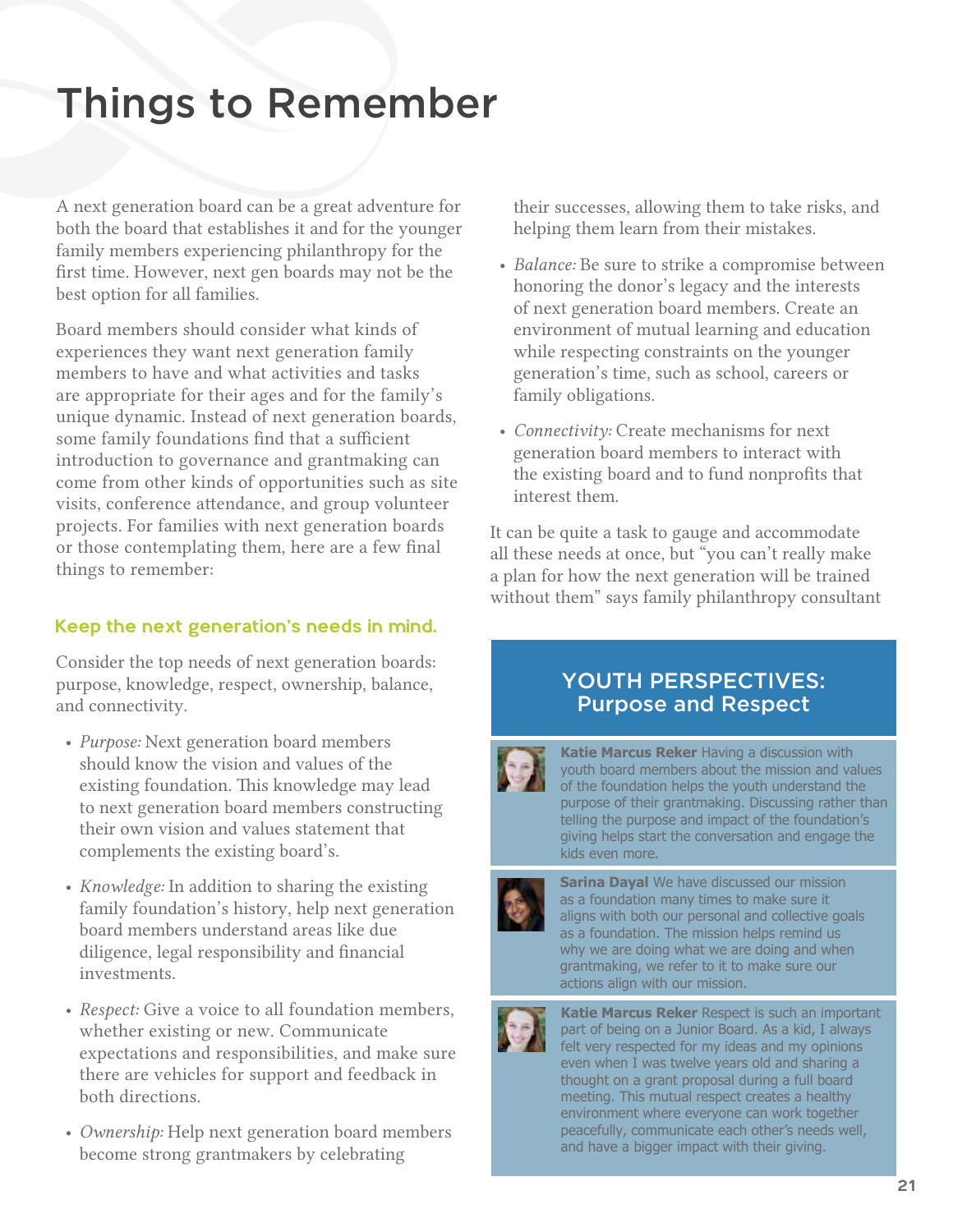Karen Green. How can it be done? Holding a family meeting beforehand to discuss the opportunity with next generation board members can be invaluable. It can help existing board members identify the next generation's interests and needs and structure the potential next generation board accordingly. Meet frequently to review how the process is moving and what can be improved.

Keep in mind that younger board members are busy too—whether it's with school and extracurricular activities or with finishing college and starting careers. They may be interested but unable to participate, or they may be able to participate but not especially interested. *Keep the invitation open.*

### Create opportunities—not obligations.

There are many ways that young people may be involved in the work of a foundation. Be sure to make a next generation board the opportunity it was probably intended to be and not the obligation it can often become. There are many stories of younger family members who were primed for board service but who lost interest eventually… and there are just as many stories of those who showed very little interest initially but who suddenly became incredible philanthropists! So be careful not to pigeonhole people based on their initial receptivity, or a lack thereof; you may be surprised.

Encourage family members who would like to participate in the foundation. But family members who aren't ready, willing, or able to take part shouldn't have that held against them; they can often find other, more appropriate outlets for their personal philanthropy and family connections. In fact, family foundation members may want to consider a tiered approach to new family members' involvement: next generation board membership, internships for younger family members who are especially interested in joining the next generation board, or site visits and conferences for those just seeing the family's philanthropy for the first time. The more opportunities there are, the less obligatory a given position becomes, and the more next generation family members see the philanthropic world as a rewarding experience.

#### Be open to new ideas and approaches.

Lastly, while next generation board members can learn a great deal from board members, board members can also learn a great deal from the next generation. Take the opportunity to review the foundation's goals and mission with the next generation. Think carefully about what good trusteeship entails and impart that knowledge to the next generation. Sometimes board members review the foundation's history and invite next generation board members to go on site visits and to volunteer in their communities. These experiences can be invaluable. One of the beauties of a next generation board is its innocence—its ability and willingness to take risks and make mistakes. Expect to take the journey with the next generation and rediscover why you became a philanthropist.

"At the Youth Philanthropy Connect Conference, one of the youth board members' favorite parts was the fact that they were able to have conversations with adults where they were treated with respect," says Katie Marcus Reker, a 18-year-old non-family board member of the Frieda C. Fox Family Foundation. "Everyone knows that the kids learn from the adults, but people don't often understand that a lot of times the kids can give a new and valuable idea on a longstanding or challenging topic. When I was on the Junior Board of the Frieda C. Fox Foundation, we were re-evaluating our values and one of the statements was worded in a way that another Junior Board member and I did not like. We offered our opinions and suggested a new term, and the board accepted it and appreciated our new take on the same old phrase. Sometimes youth offer new perspectives and different ways of looking at things to the adults on the full board. This learning experience educates everyone and must be a two-way street."

Sometimes board members review the foundation's history and invite next generation board members to go on site visits and to volunteer in their communities.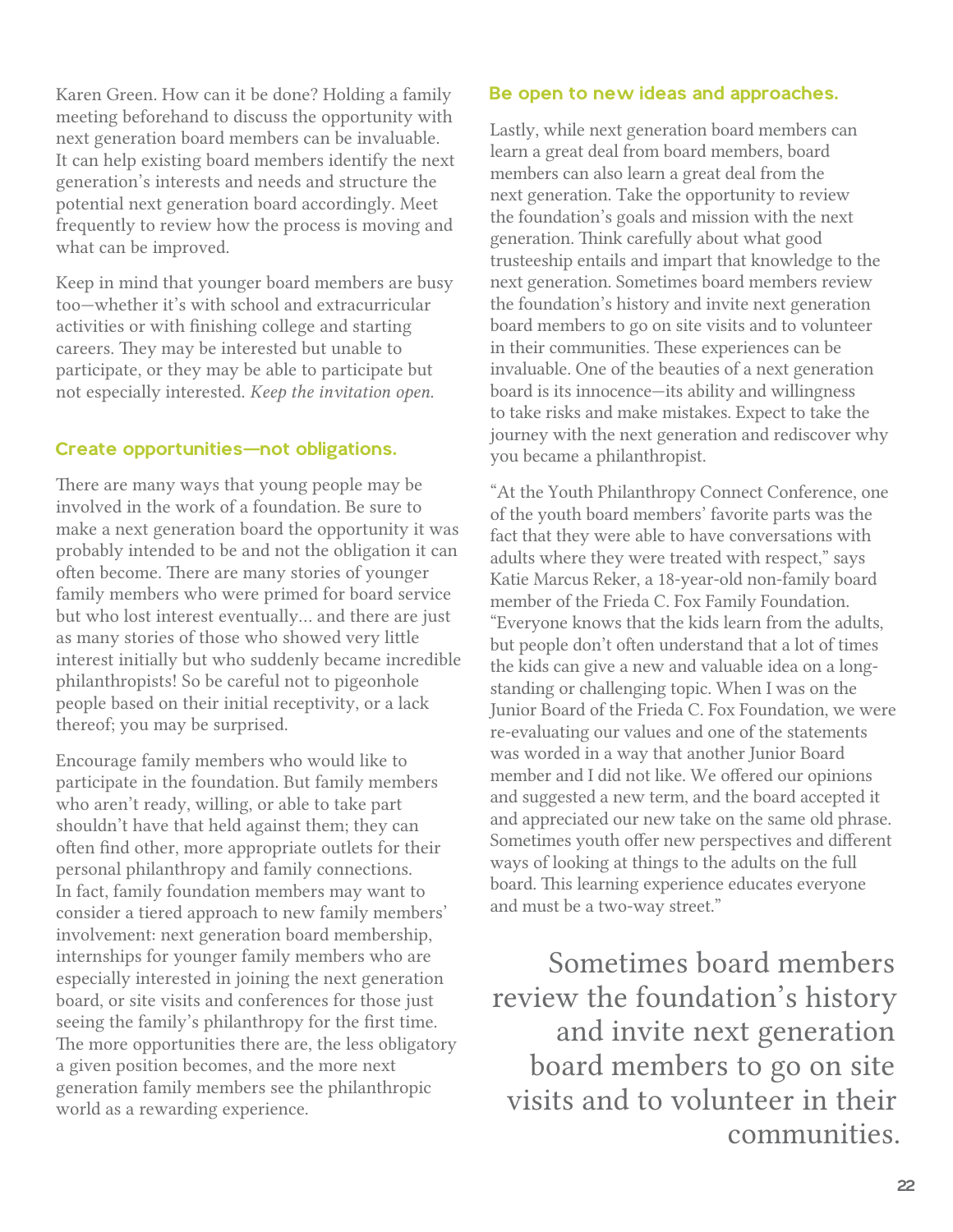## Conclusion: Igniting the Spark

For philanthropic families, the issue of succession is truly a special one. There are many ways for families to ignite the philanthropic spark among younger family members, and increasingly the next generation board is one of the core vehicles that families use to do so. We invite you to capture this incredible chance to grow your legacy of philanthropy through your family and leave the world better than you found it. Share what you want to accomplish in partnership with the next generation, build a program that advances that vision, and put it to work.



### SUMMARY OF ADVICE AND TIPS

- Next generation boards are a way for younger family members to develop their philanthropic identity and build relationships with one another and the foundation.
- Ask younger family members what experiences they would like to have as part of the family's giving – be sure that you make it an opportunity, not an obligation.
- Consider what types of activities and tasks are appropriate for their ages and for the family's unique dynamic; ask younger family members to help define what will meet their needs.
- Clarify how you will structure this entity, and discuss the possibilities and options for how family members will be invited and involved.
- Clearly define the roles of next gen family members, and the next gen board.
- Agree on the name of the fund/board with the next generation's input.
- Establish clear and defined eligibility criteria for participation on the next gen board.
- Consider both in-house and outside training opportunities, and create a training program for all prospective next generation board members.
- Determine how the next generation board will conduct its grantmaking: review list of questions on page 15.
- Determine how the next generation board will relate to the foundation board.
- Create written policies around expense reimbursement and conflict of interest.
- Develop written regulations regarding grant recommendations and make them available to all family members.
- Create an environment of mutual learning and education while respecting constraints on the younger generation's time, such as school, careers or family obligations.
- In addition to sharing the existing family foundation's history, help next generation board members understand areas like due diligence, legal responsibility and financial investments.
- Be patient; offer repeated opportunities for next gen family members to participate.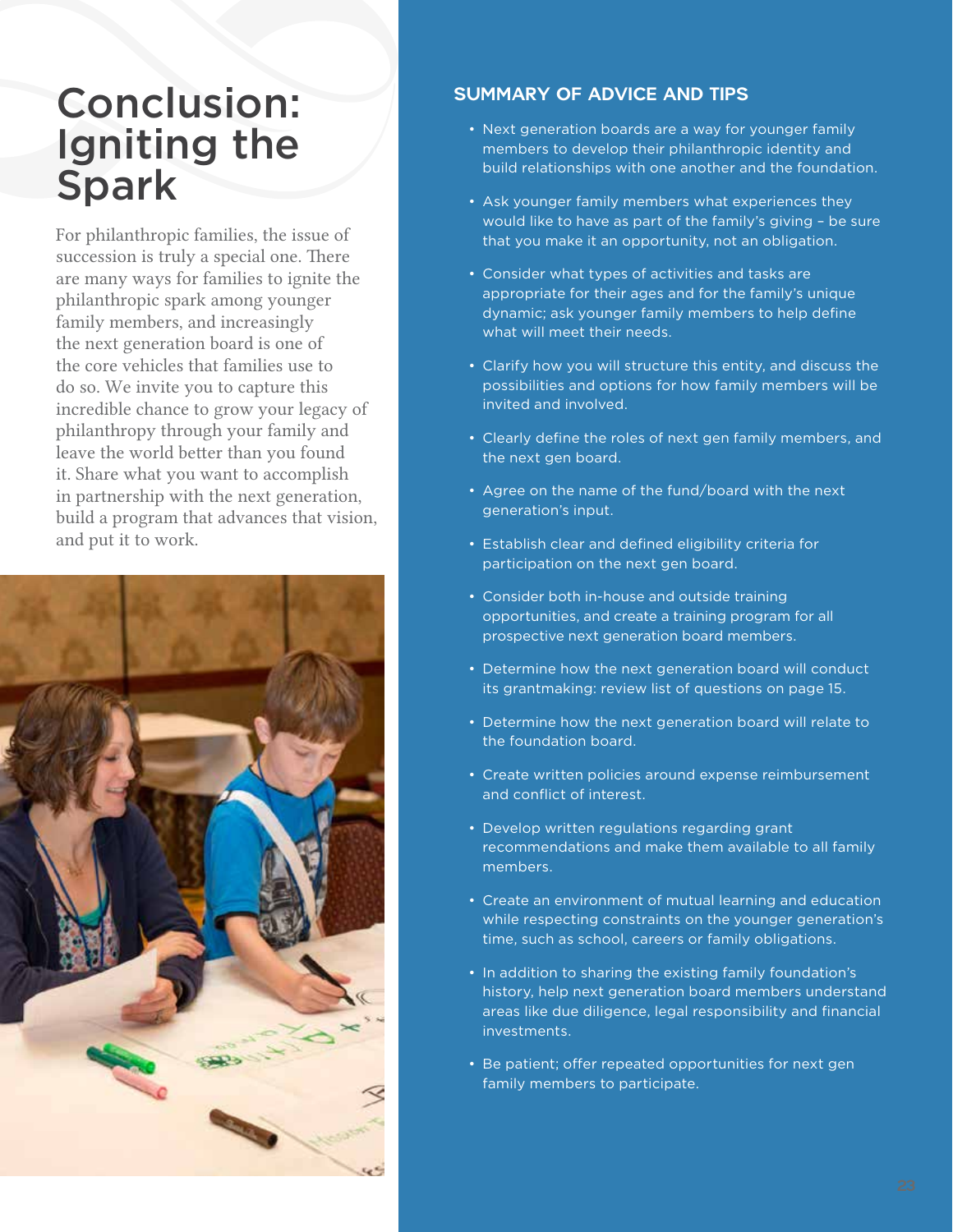## Additional Resources and References

### National Center for Family Philanthropy Resources

- Discretionary Grants: Engaging Family... or Pandora's Box? (2011)
- Philanthropy's Role in Developing Responsible Adults (2011)
- Choosing and Preparing Your Grantmaking Successors (2010)
- Passing the Baton? Generations Sharing Leadership (2008)
- Growing to Give: Instilling Philanthropic Values in Teens and Preteens (2004)
- Families In Flux: Guidelines for Participation in Your Family's Philanthropy (2004)
- Successful Succession: Inspiring and Preparing New Generations of Charitable Leaders (2003)
- Opportunity of a Lifetime: Young Adults in Family Philanthropy (2002)



## Research and Trends on Next Gen and Intergenerational Philanthropy

- Generations of Giving: Leadership and Continuity in Family Foundations
- #NextGenDonors
- Millennial Impact Research
- 2012 Study of High Net Worth Philanthropy

### IGNITING THE SPARK: RESOURCES FOR BUILDING NEXT GEN LEADERSHIP

#### Family Foundation Case Studies

tools on next generation boards? Check out this series of real-life case next gen boards, developed by [Youth](http://youthphilanthropyconnect.org)  [Philanthropy Connect](http://youthphilanthropyconnect.org) and the National Center for Family Philanthropy. Contact the National Center at 202.293.3424 or Youth Philanthropy Connect at 818.308.4451 for details!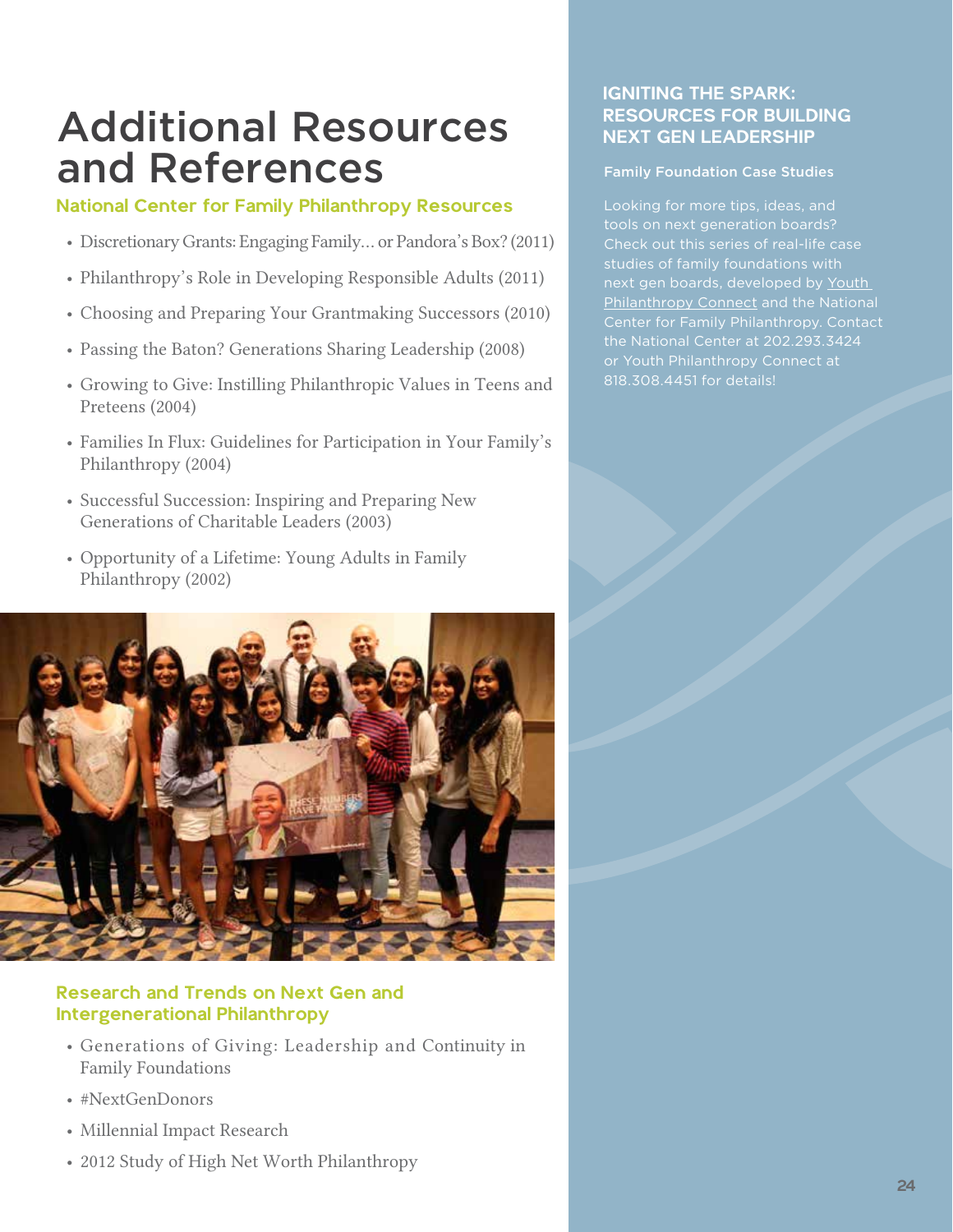## Additional Books Suggested by Youth Philanthropy Connect

- A Kids Guide to Giving
- Cause for Change
- Classified: Hope to Stop Hiding Your Privilege and Use it for Social Change
- How to Be An Everyday Philanthropist
- Inspired Philanthropy: Creating a Giving Plan and Leaving a Legacy
- Kid's Guide to Service Project
- Raising Charitable Children
- Raising Financially Fit Kids
- The Giving Book
- The Giving Family
- The Power of Half: One Family's Decision to Stop Taking and Start Giving Back







## About the Author

Kevin Laskowski is Senior Research and Policy Associate at the National Committee for Responsive Philanthropy, speaking, writing and blogging frequently on trends, accountability and effective practices in philanthropy. He joined NCRP in 2009 as field associate, successfully coordinating membership services and supporting special initiatives. Prior to joining NCRP, Kevin served as a program coordinator for the National Center for Family Philanthropy, where he wrote and edited Family Giving News, the nation's most widely read e-newsletter for family foundations.

## About the Author

Annie Hernandez is Director, Youth Philanthropy Connect (YPC) for the Frieda C. Fox Family Foundation. Annie joined the staff of the Frieda C. Fox Family Foundation in November 2012, coming from The Lumpkin Family Foundation, a co-founding partner of YPC. As a Program Director at The Lumpkin Foundation, Annie led the next generation efforts and developed the Good Works Connect network of nonprofits in downstate Illinois. Her prior experience includes service in a variety of roles in public and nonprofit organizations, including a management support organization, the State of Indiana's Rural Affairs, the J.W. Fanning Institute for Leadership at the University of Georgia where she was faculty with the Community Leadership Association, and Fiesta Indianapolis, Inc. where she was its first Executive Director.

## About the Author

Katie Marcus Reker is Program Assistant for Youth Philanthropy Connect. Katie has been active in youth philanthropy since age eight, and serves as the Junior Board Advisor and a member of the Board of Directors of the Frieda C. Fox Family Foundation. She is also in her third year as committee member on the Association of Small Foundation's Next Generation Committee. As a Junior Board Member of the Frieda C. Fox Family Foundation since 2006, Katie enjoyed making site visits, learning about grantmaking by sponsoring several grants, and sitting in on board of directors meetings. She has now undergone the transition from the Junior Board to the Board of Directors, and is engaged in philanthropy more than ever while working as a full-time student at Scripps College.